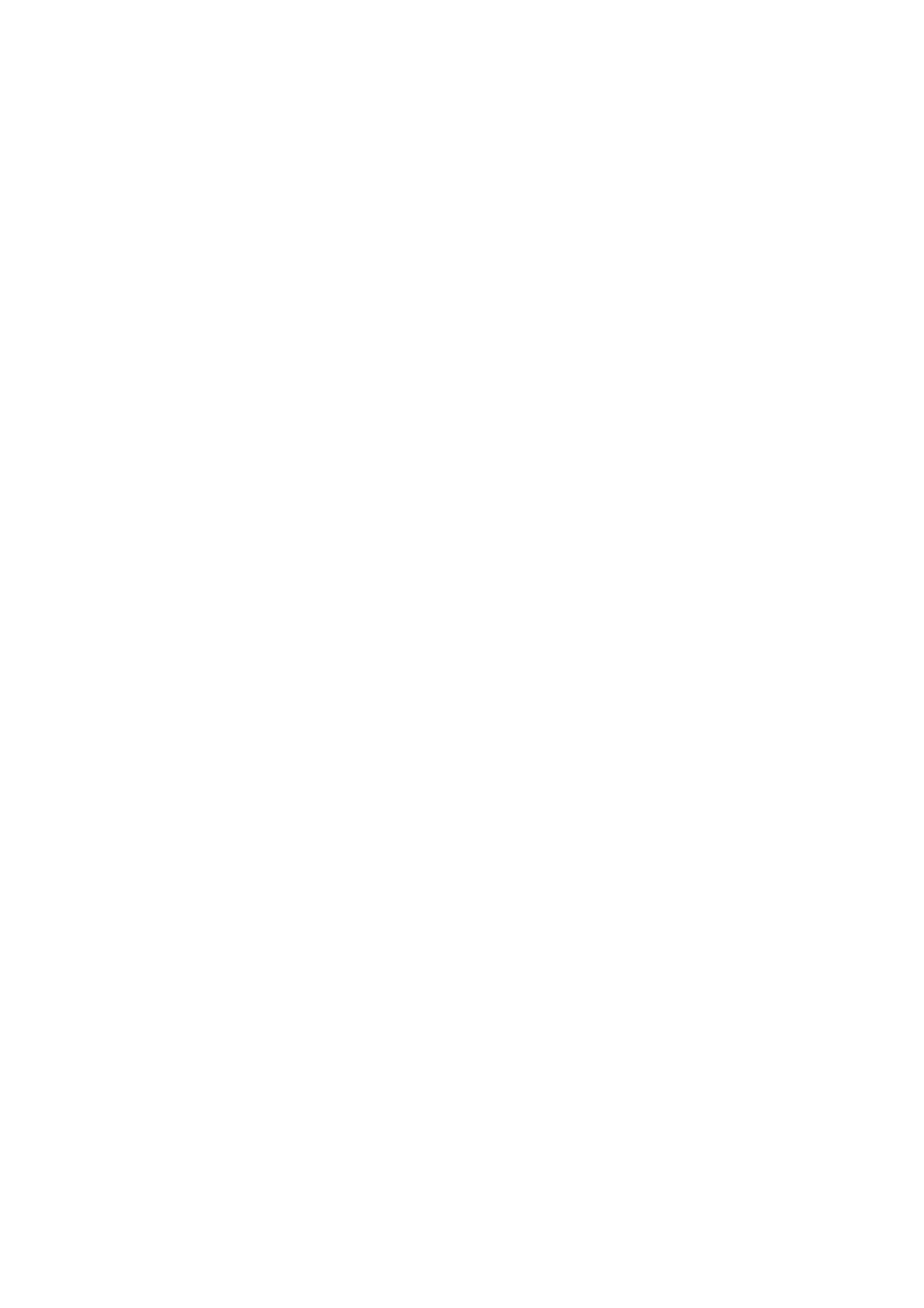# **2013/14 PRICING METHODOLOGY DISCLOSURE**

## **Shortened forms**

| <b>Abbreviation</b>                 | <b>Definition or description</b>                                                                                                                                                                                                                                                                                                                        |
|-------------------------------------|---------------------------------------------------------------------------------------------------------------------------------------------------------------------------------------------------------------------------------------------------------------------------------------------------------------------------------------------------------|
| 2013/14<br>Disclosure of<br>Prices  | Wellington Electricity Lines Limited's 2013/14 Disclosure of<br>Prices                                                                                                                                                                                                                                                                                  |
| Capacity                            | The amount of energy that a part of the network is able to carry                                                                                                                                                                                                                                                                                        |
| Commission                          | New Zealand Commerce Commission (NZCC)                                                                                                                                                                                                                                                                                                                  |
| Consumer                            | a person that consumes or acquired electricity lines services                                                                                                                                                                                                                                                                                           |
| Consumer<br>Group                   | The category of consumer used by the EDB for the purpose of<br>setting prices                                                                                                                                                                                                                                                                           |
| <b>Controlled Load</b>              | The Distributor controls the hours in which electricity supply is<br>made available                                                                                                                                                                                                                                                                     |
| <b>CPI</b>                          | <b>Consumer Price Index</b>                                                                                                                                                                                                                                                                                                                             |
| CPI-X                               | CPI minus $X$ is a common form of price regulation which permits<br>annual price increases (or decreases) in real terms based on a pre-<br>determined $X$ value <sup>1</sup> .                                                                                                                                                                          |
| Demand                              | Energy consumption at a point in time.                                                                                                                                                                                                                                                                                                                  |
| Distributed<br>generator            | any person who owns or operates equipment that is connected to<br>WELL's distribution network, including through a consumer<br>installation, and is capable of injecting electricity into WELL's<br>network.                                                                                                                                            |
| <b>DPP</b><br>Determination<br>2012 | Decision No. NZCC 35, Electricity Distribution Default Price-<br><b>Quality Path Determination 2012</b>                                                                                                                                                                                                                                                 |
| <b>EDB</b>                          | <b>Electricity Distribution Business</b>                                                                                                                                                                                                                                                                                                                |
| Electricity<br>Authority            | the Electricity Authority or, as appropriate, its predecessor the<br><b>Electricity Commission</b>                                                                                                                                                                                                                                                      |
| Electricity<br>Network              | is the electricity distribution network employed by WELL for the<br>conveyance of electricity. The distribution network includes but is<br>not limited to the substations, lines, poles, transformers, circuit<br>breakers, switchgear, cabling, associated fittings, and other<br>fittings, fixtures, control and operations equipment and facilities, |

<sup>&</sup>lt;sup>1</sup> Refer section 8.2, "Electricity Distribution Services Default Price-Quality Path Determination 2012", 30<sup>th</sup> November, 2012.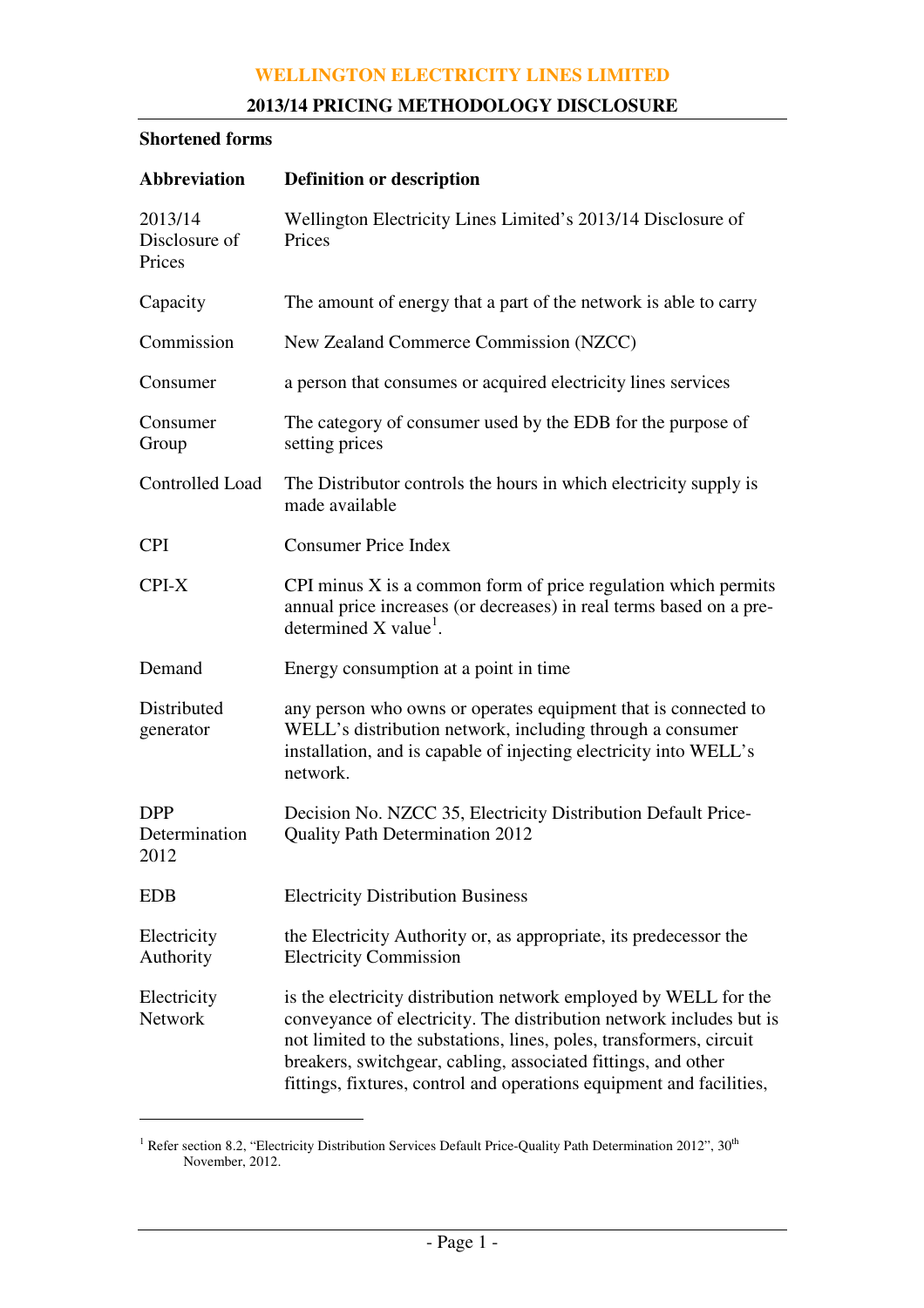# **2013/14 PRICING METHODOLOGY DISCLOSURE**

| <b>Abbreviation</b>                  | <b>Definition or description</b>                                                                                                                          |
|--------------------------------------|-----------------------------------------------------------------------------------------------------------------------------------------------------------|
|                                      | fuses and isolating devices                                                                                                                               |
| <b>GXP</b>                           | a Transpower grid exit point                                                                                                                              |
| HV                                   | High Voltage – equipment or supplies at voltages of 11kV, 22kV<br>or 33kV                                                                                 |
| ID<br>Determination<br>2012          | Decision No. NZCC 22, Electricity Distribution Disclosure<br>Determination 2012, 1 October 2012                                                           |
| ID<br>2010                           | Guidelines Electricity Commission's, Distribution Pricing Principles and<br>Information Disclosure Guidelines, February 2010                              |
| <b>IM</b><br>Determination<br>2012   | Decision No. NZCC26 Electricity Distribution Services Input<br>Methodologies Determination 2012                                                           |
|                                      | LFC Regulations Electricity (Low Fixed Charge Tariff Option for Domestic<br>Consumers) Regulation 2004                                                    |
| <b>LRMC</b>                          | Long Run Marginal Costs                                                                                                                                   |
| LV                                   | Low Voltage – equipment or supply at a voltage of $220$ V single<br>phase or 415 V three phase                                                            |
| <b>MAR</b>                           | Maximum Allowable Revenue                                                                                                                                 |
| <b>MBIE</b>                          | Ministry of Business, Innovation and Employment                                                                                                           |
| <b>Network</b>                       | means Wellington Electricity Lines Limited's Electricity Network                                                                                          |
| Point of<br>Connection               | a point at which a consumer's fittings interconnect with the<br>Network as described by diagrams <sup>2</sup> as used from time to time by<br><b>WELL</b> |
| Power Factor<br>(PF)                 | A measure of the ratio of real power to total power of a load. The<br>relationship between real, reactive and total power is as follows:                  |
|                                      | $PF = Real Power (kW) / Total Power (kVA)$                                                                                                                |
|                                      | Total Power (kVA = $(kW^2 + kVAr^2)^{0.5}$                                                                                                                |
| Pricing<br>Methodology<br>Disclosure | Wellington Electricity Lines Limited's Pricing Methodology<br>Disclosure Document                                                                         |

 $2$  Regional diagrams can be found in section 2.9 of "Electricity Network Pricing Schedule, Module 15"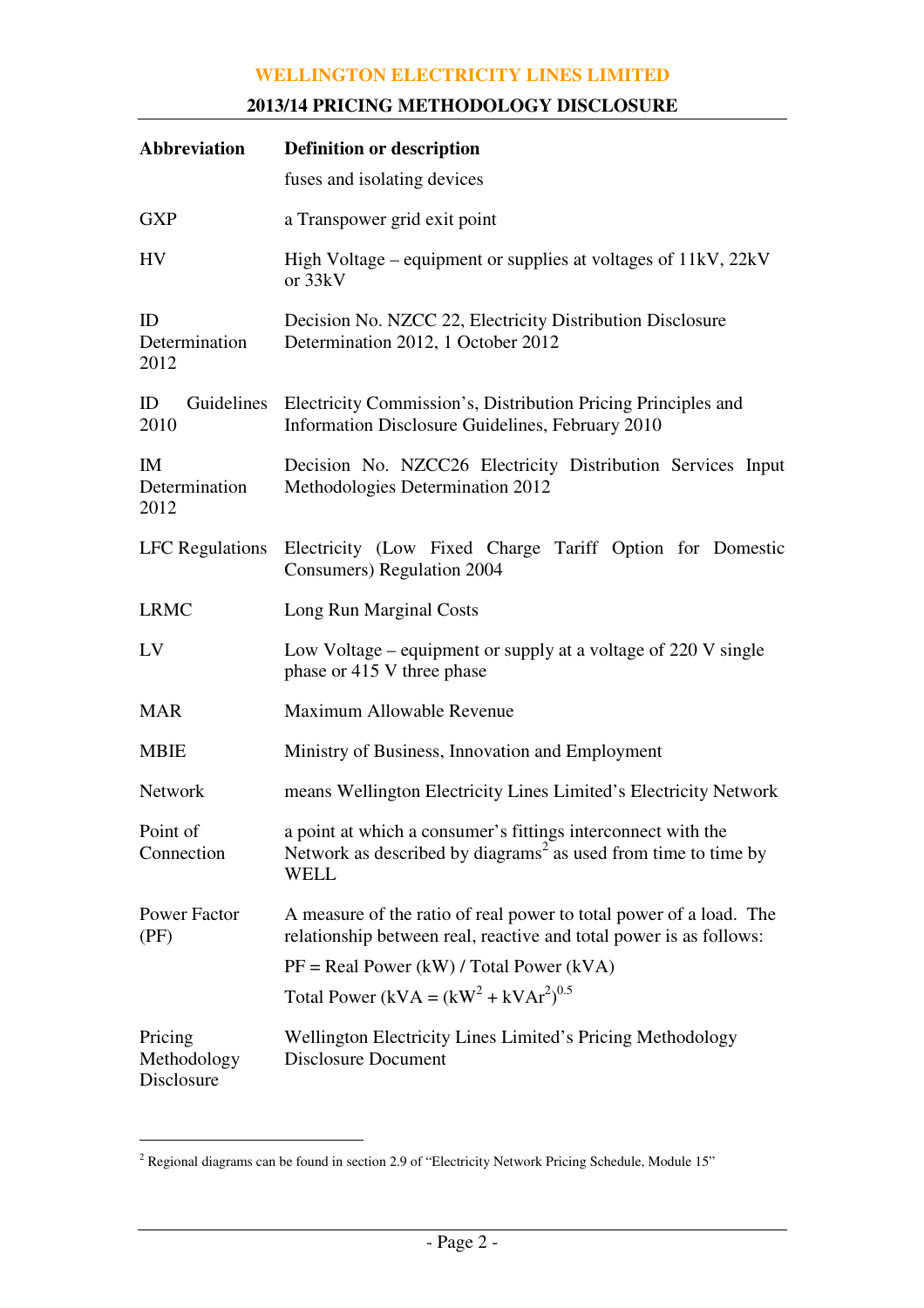# **2013/14 PRICING METHODOLOGY DISCLOSURE**

| Abbreviation | <b>Definition or description</b>                                                 |
|--------------|----------------------------------------------------------------------------------|
| <b>SPA</b>   | Starting Price Adjustment, made in accordance with the DPP<br>Determination 2012 |
| WELL.        | <b>Wellington Electricity Lines Limited</b>                                      |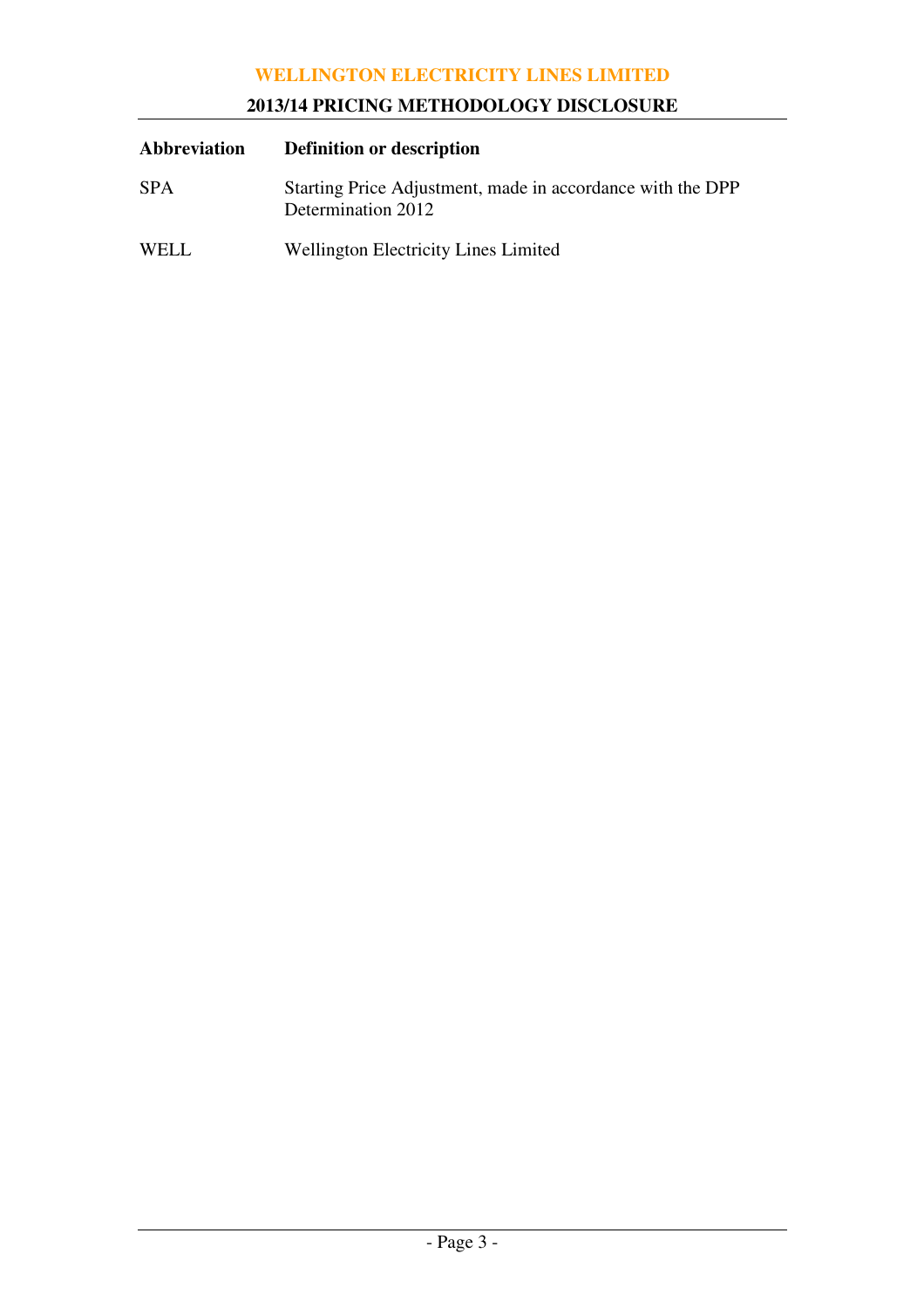# 2013/14 PRICING METHODOLOGY DISCLOSURE

# **Contents**

| 1                |     |                                                               |
|------------------|-----|---------------------------------------------------------------|
|                  | 1.1 |                                                               |
|                  | 1.2 |                                                               |
| $\overline{2}$   |     |                                                               |
|                  | 2.1 |                                                               |
|                  | 2.2 |                                                               |
|                  | 2.3 |                                                               |
|                  | 2.4 | Obligations and responsibilities to consumers on Non Standard |
|                  | 2.5 |                                                               |
| 3                |     |                                                               |
| $\boldsymbol{4}$ |     |                                                               |
| 5                |     |                                                               |
|                  | 5.1 |                                                               |
|                  | 5.2 |                                                               |
|                  | 5.3 |                                                               |
|                  | 5.4 |                                                               |
|                  | 5.5 |                                                               |
|                  | 5.6 |                                                               |
| 6                |     |                                                               |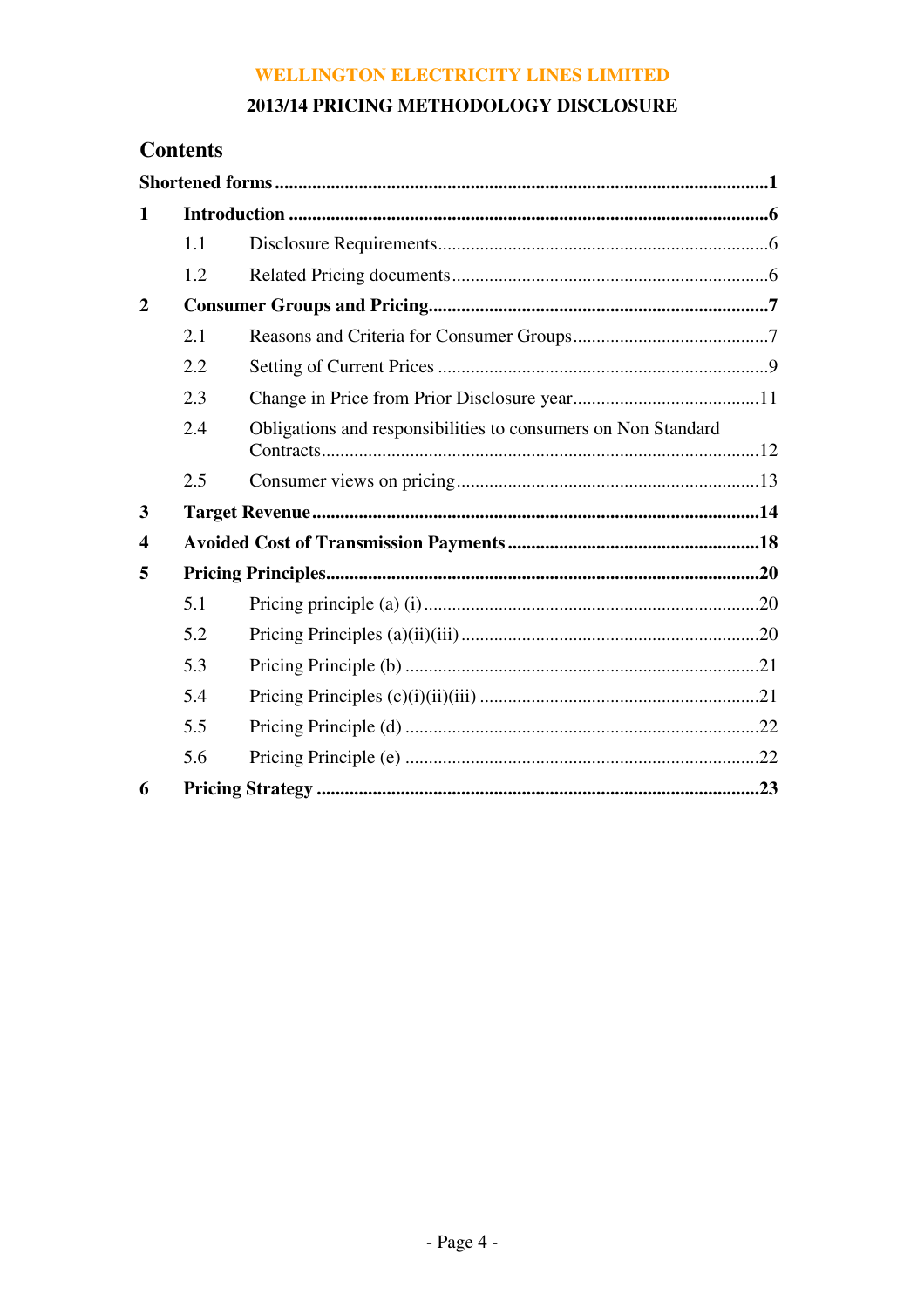# **2013/14 PRICING METHODOLOGY DISCLOSURE**

# **List of tables**

| Table $5 - Key$ components of target revenue to cover provision of electricity line |  |
|-------------------------------------------------------------------------------------|--|
|                                                                                     |  |
|                                                                                     |  |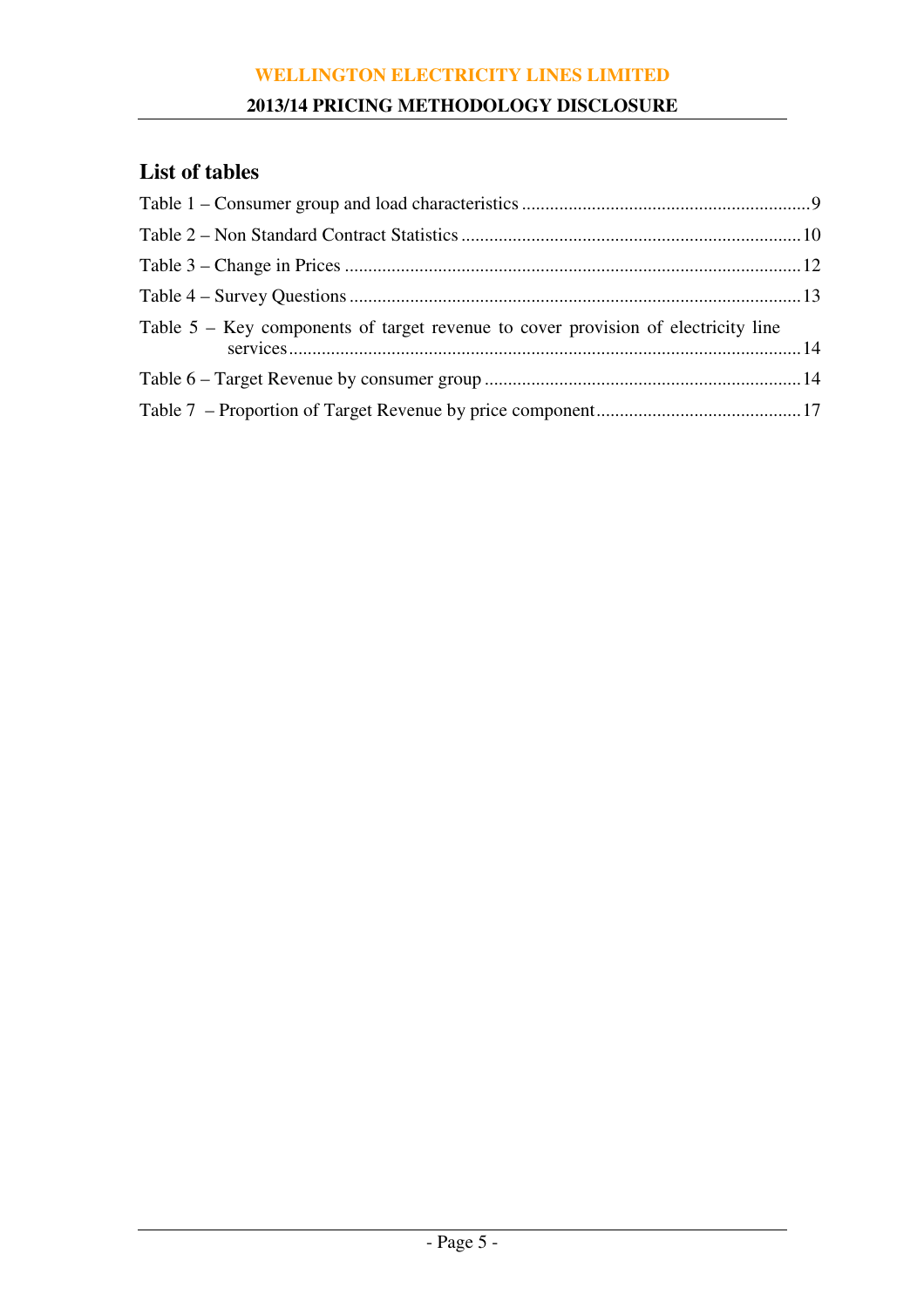# **1 Introduction**

This document describes Wellington Electricity Lines Limited's (WELL) pricing methodology for the 2013/14 disclosure year commencing 1 April 2013. This document has been prepared in accordance with clause 2.4 of the Electricity Distribution Information Disclosure Determination 2012 (ID Determination 2012) and demonstrates consistency with the Electricity Authority's Pricing Principles and Information Disclosure Guidelines 2010 (ID Guidelines 2010).

### 1.1 Disclosure Requirements

WELL is a supplier of electricity distribution lines services and is regulated by:

- The Commerce Commission under Part 4 of the Commerce Act 1986; and
- The Electricity Authority under the Electricity Industry Act 2010.

Part 4 of the Commerce Act 1986 states that all suppliers of electricity lines services are subject to information disclosure regulation by the Commerce Commission.<sup>3</sup> The purpose of information disclosure regulation is to ensure that sufficient information is readily available to interested persons to assess whether the purpose of Part 4 is being met.<sup>4</sup>

The Commerce Commission's ID Determination 2012 specifies that each Electricity Distribution Business (EDB) must publicly disclose its pricing methodology before the start of each disclosure year commencing 1 April.

Additionally, the Electricity Authority's ID Guidelines 2010 set out voluntary principles and guidelines for information disclosure relating to EDBs pricing methodologies.

# 1.2 Related Pricing documents

In addition to this Pricing Methodology Disclosure document, the following pricing related material is available on WELL's website:<sup>5</sup>

- 2013/14 Disclosure of Prices;
- 2013/14 Electricity Network Pricing Schedule (Module 15);
- 2013/14 Transmission Pass Through Methodology; and
- Customer Contributions Policy.

<sup>3</sup> Section 54F of the *Commerce Act 1986*

<sup>4</sup> Section53A of the *Commerce Act 1986*

<sup>&</sup>lt;sup>5</sup> http://www.welectricity.co.nz/disclosures/ - Pricing Information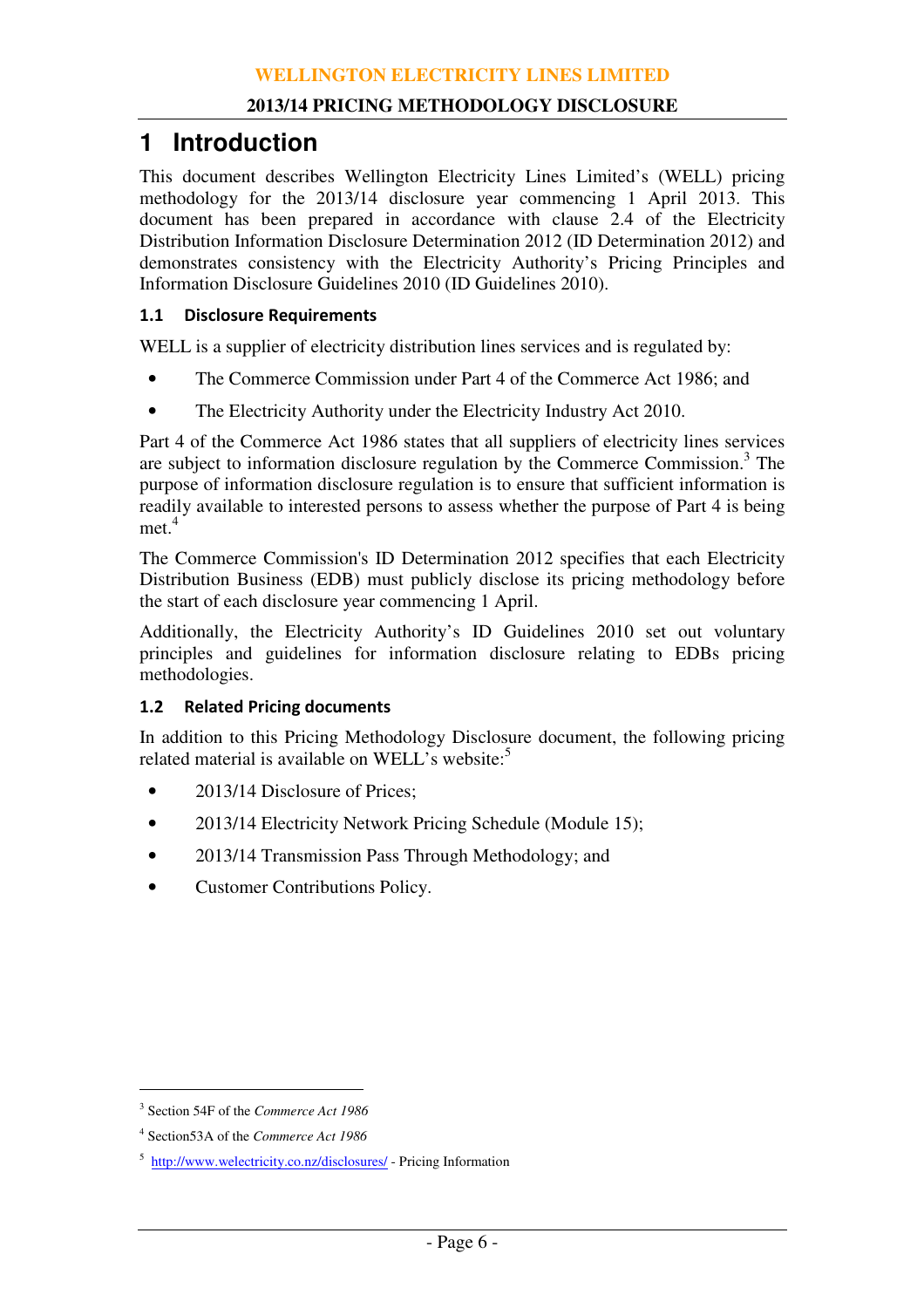# **2 Consumer Groups and Pricing**

This section of the document provides the following information requirements:

- Reasons and criteria for consumer groups
- Setting of current prices
- Change in price from prior disclosure year
- Obligations and responsibilities to consumers on non standard contracts
- Consumer views on pricing

# 2.1 Reasons and Criteria for Consumer Groups

Clauses 2.4.3(5) and 2.4.5(1) of the ID Determination 2012 require that:

- *2.4.3 Every disclosure under clause 2.4.1 above must-* 
	- *(5) State the consumer groups for whom prices have been set, and describe-* 
		- *(a) the rationale for grouping consumers in this way;*
		- *(b) the method and the criteria used by the EDB to allocate consumers to each of the consumer groups*;
- *2.4.5 Every disclosure under clause 2.4.1 above must-* 
	- *(1) Describe the approach to setting prices for non-standard contracts, including-* 
		- *(b) how the EDB determines whether to use a non-standard contract, including any criteria used;*

WELL's Electricity Line Charges Schedule<sup>6</sup> sets out prices set for the 2013/14 pricing year by the following consumer groups:

- Standard contracts
	- o Unmetered;
	- o Residential;
	- o Low Voltage;
	- o Transformer;
	- o Industrial; and

 $\overline{a}$ 

• Non Standard Individual Contracts.

WELL groups consumers by voltage level connection and consumer type. The consumer groups are categorised broadly by their load characteristics and their use of different electricity assets drives homogeneous consumer groupings. As an example

<sup>&</sup>lt;sup>6</sup> Available at: http://www.welectricity.co.nz/disclosures/ - Pricing Information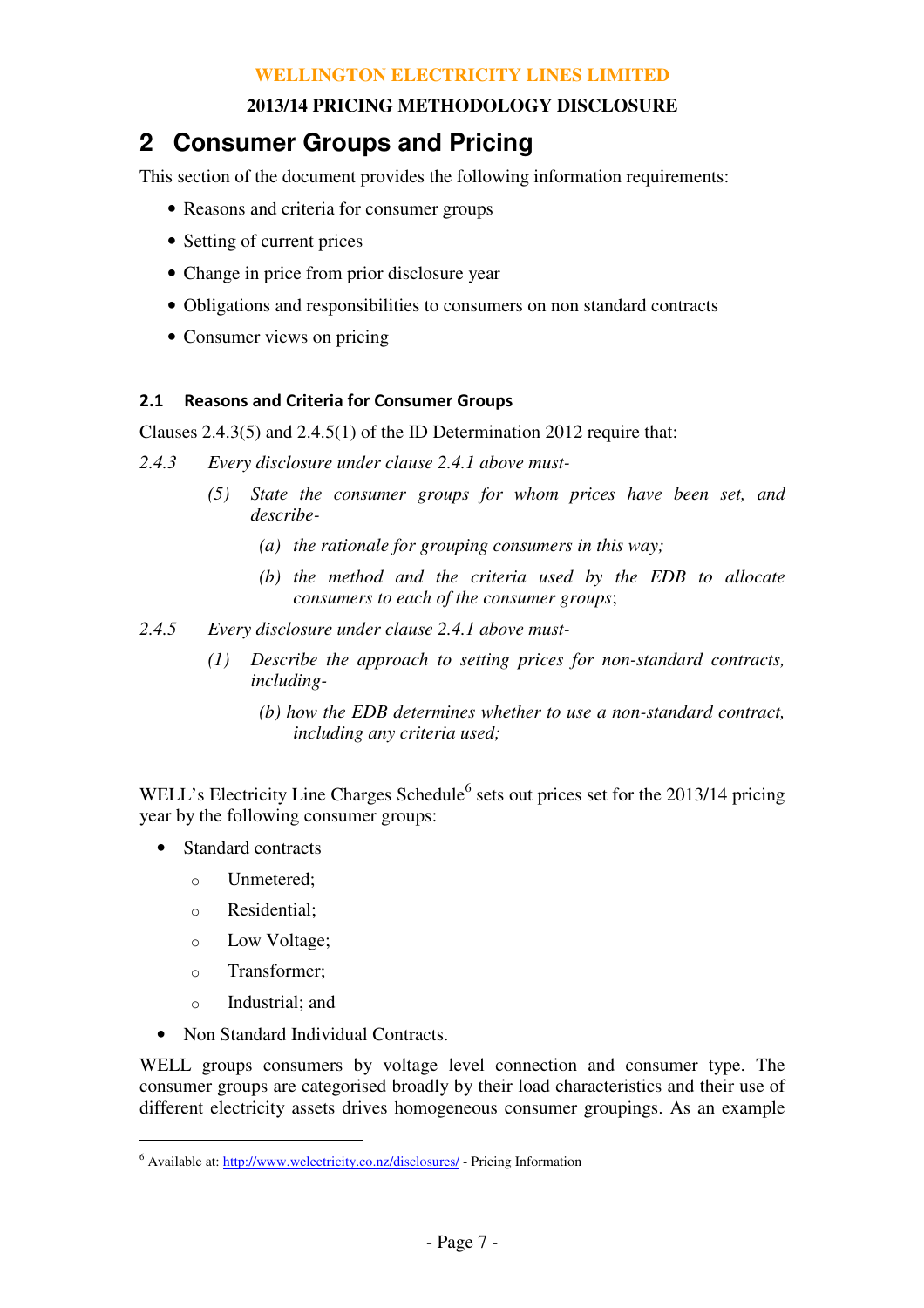the large industrial consumer group does not make use of the 400 volt low voltage (LV) reticulation network.

The following sets out the criteria used by WELL to allocate consumers to consumer groups:

#### *Unmetered*

The Unmetered consumer group includes consumers who do not have any metering because the cost of metering is prohibitive relative to their consumption.

#### *Residential*

The Residential consumer group adheres to the definition of "Domestic consumer" in the Electricity (Low Fixed Charge Tariff Option for Domestic Consumers) Regulations 2004, where the primary use of the point of connection is a private dwelling not normally used for any business activity. This consumer group almost exclusively uses the Low Voltage Network.

#### *Low Voltage connection*

The Low Voltage consumer group have a connection of up to 1500kVA capacity, in a non-private dwelling used for business activity and receive supply from WELL's Low Voltage Network.

#### *Transformer connection*

The Transformer consumer group has connection up to and including 1500kVA capacity, on a non-private dwelling used for business activity and receives a supply from a transformer owned by WELL dedicated to supplying a single consumer.

#### *Industrial*

 $\overline{a}$ 

The Industrial consumer group has a High Voltage connection greater than 1500kVA capacity, on a non-private dwelling used for business activity. Applicable tariffs for these connections are determined on a locational basis which is in one of three service areas, CBD, Urban and Rural. The service areas are outlined in section 2.9 of "Electricity Network Pricing Schedule, Module 15"

#### *Non standard contracts*

The non standard contracts consumer group is made up of consumers who have unusual connection characteristics which makes a standard contract inappropriate. For non-standard consumers a confidential contractual agreement exists between WELL and the individual consumer which determines the terms and conditions for the supply of the electricity lines services and price.

In accordance with its Customer Contributions  $Policy<sup>7</sup> WELL$  uses the following criteria to determine if a non standard contract is appropriate:

- the consumer represents an unusual credit risk; or
- the consumer wants to reserve future network capacity; or
- there are unusual asset ownership or demarcation issues; or

<sup>&</sup>lt;sup>7</sup> Available at: http://www.welectricity.co.nz/disclosures/ - Pricing Information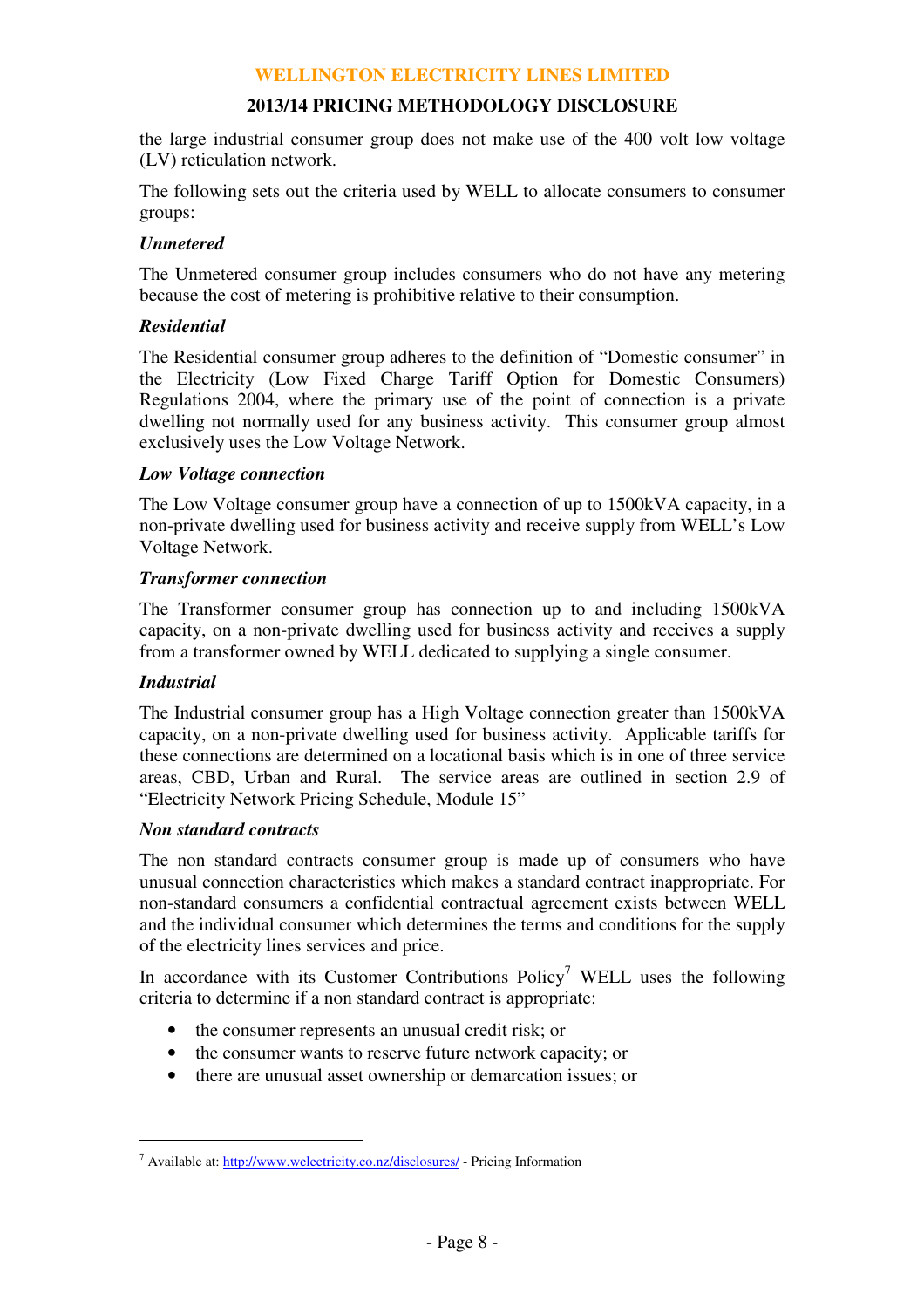- the consumer and/or WELL wishes to contract for additional services not covered in standard contracts; or
- the site to be connected has unusual locational or security issues; or
- the connection relates to a commercial subdivision (including a multi-floor high rise building) and single connection via a dedicated substation 1.5MVA and above or is a high voltage (11,000 volts and above) connection; or
- any other unusual circumstances that WELL, at its discretion, considers warrants the use of a non standard rather than standard contract.

The following table depicts the relationship between the consumer group and load characteristics.

|                         | <b>Unmetered</b>          | <b>Residential</b>        | <b>Low Voltage</b>        | <b>Transformer</b>        | <b>Industrial</b>         | <b>Non Standard</b><br>individual<br>contracts |
|-------------------------|---------------------------|---------------------------|---------------------------|---------------------------|---------------------------|------------------------------------------------|
| $<$ 1 $kVA$             | ✓                         | $\mathbf x$               | $\mathbf x$               | $\mathbf x$               | $\pmb{\times}$            | $\pmb{\times}$                                 |
| $<=15kVA$               | $\boldsymbol{\mathsf{x}}$ | ✓                         | ✓                         | ✓                         | $\mathbf x$               | $\boldsymbol{\mathsf{x}}$                      |
| $>15kVA$ & $\leq$ 69kVA | $\boldsymbol{\mathsf{x}}$ | $\boldsymbol{\mathsf{x}}$ | ✓                         | ✓                         | $\pmb{\times}$            | $\pmb{\times}$                                 |
| >69kVA & <=138kVA       | $\boldsymbol{\mathsf{x}}$ | $\boldsymbol{\mathsf{x}}$ | ✓                         | ✓                         | $\boldsymbol{\mathsf{x}}$ | $\mathbf{x}$                                   |
| >138VA & <= 300kVA      | $\boldsymbol{\mathsf{x}}$ | $\boldsymbol{\mathsf{x}}$ | ✓                         | ✓                         | $\boldsymbol{\mathsf{x}}$ | $\boldsymbol{\mathsf{x}}$                      |
| >300kVA & <=1500kVA     | $\boldsymbol{\mathsf{x}}$ | $\boldsymbol{\mathsf{x}}$ | $\boldsymbol{\mathsf{x}}$ | $\boldsymbol{\mathsf{x}}$ | ✓                         | ✓                                              |
| >1500kVA                | $\mathbf x$               | $\boldsymbol{\mathsf{x}}$ | $\mathbf x$               | $\boldsymbol{\mathsf{x}}$ | ✓                         | ✓                                              |

Table 1 – Consumer group and load characteristics

# 2.2 Setting of Current Prices

WELL sets prices differently for consumers on standard contracts versus those on non standard contracts.

#### *Standard contracts*

Clause 2.4.3(1) of the ID Determination requires that:

- *2.4.3 Every disclosure under clause 2.4.1 above must-* 
	- *(1) Include sufficient information and commentary to enable interested persons to understand how prices were set for each consumer group, including the assumptions and statistics used to determine prices for each consumer group;*

WELL's 2013/14 disclosure year prices for standard consumers are set:

- In accordance with the Electricity Distribution Services Default Price-Quality Path Determination 2012 which requires WELL to apply a weighted average price-cap based on the CPI-X mechanism.
- In compliance with the LFC Regulations.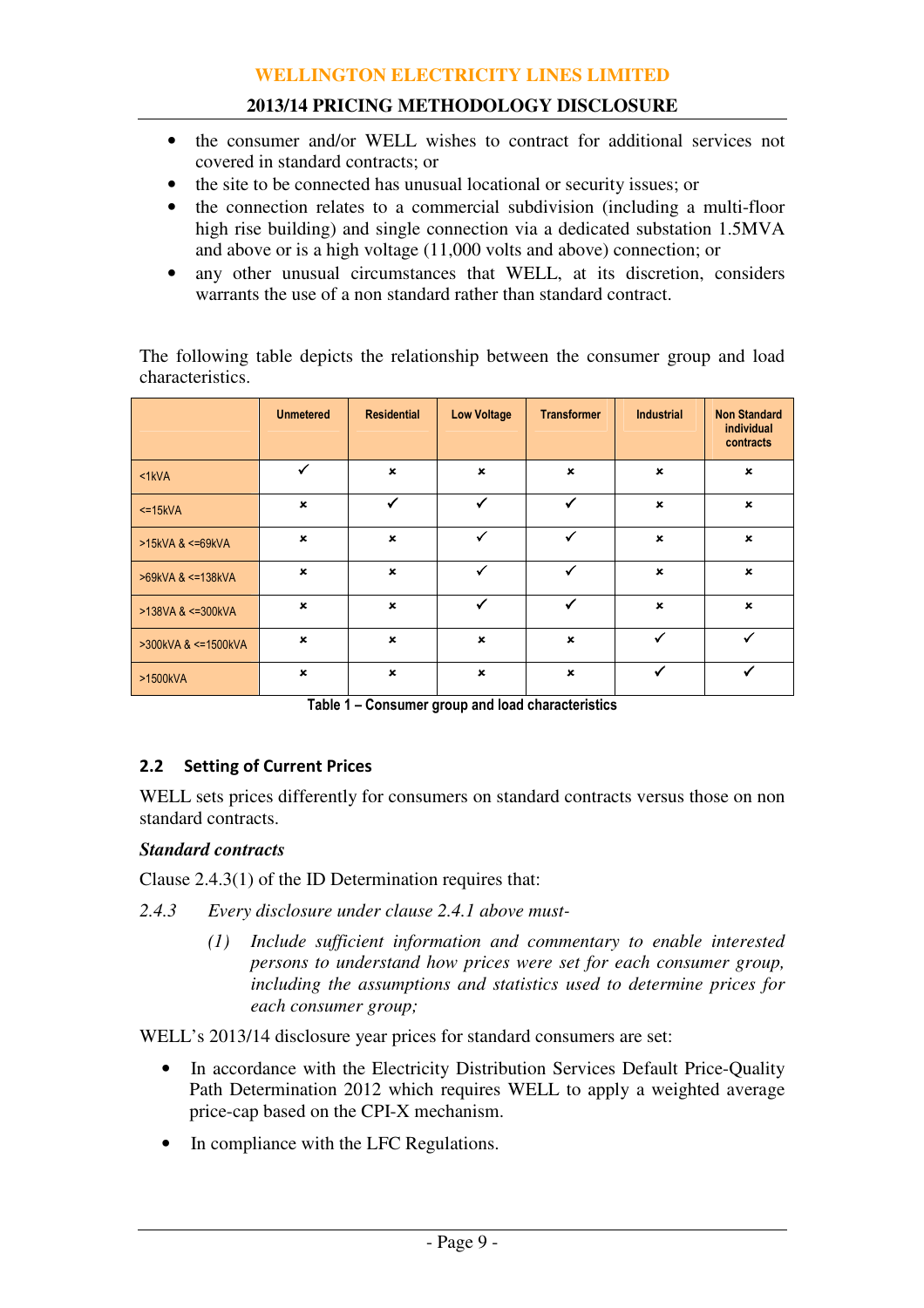• In addition prices are set in such a way that revenue lies between the standalone and avoidable cost for each consumer group (refer to section 3 for further information).

#### *Non standard contracts*

Information regarding setting prices for non standard contracts, is required under clause 2.4.5(1)(a) and (c) of the ID Determination 2012:

- *2.4.5 Every disclosure under clause 2.4.1 above must-* 
	- *(1) Describe the approach to setting prices for non-standard contracts, including-* 
		- *(a) the extent of non-standard contract use, including the number of ICPs represented by non-standard contracts and the value of target revenue expected to be collected from consumers subject to non-standard contracts;*
		- *(c) any specific criteria or methodology used for determining prices for consumers subject to non-standard contracts and the extent to which these criteria or that methodology are consistent with the pricing principles;*

For Non Standard Individual contracts established prior to the transfer of ownership of the network in 2009, WELL will honour the previously agreed connection policy and price. For Non Standard Individual contracts established after the sale agreement, WELL will apply the methodology in accordance with section 2.1C of the Customer Contributions Policy.<sup>8</sup> WELL's Customer Contributions Policy describes the extent to which the policy is consistent with the relevant pricing principles.

The table below provides the information on the extent of non-standard contract use

| <b>Non Standard Contract Statistics</b> | <b>Total</b>    |  |  |  |
|-----------------------------------------|-----------------|--|--|--|
| Number of Non Standard Contracts        | 10              |  |  |  |
| Number of ICPs                          | 30              |  |  |  |
| 2013/14 Target Revenue                  | \$<br>2,418,555 |  |  |  |

Table 2 – Non Standard Contract Statistics<sup>9</sup>

#### *Distributed generators*

 $\overline{a}$ 

*2.4.5 Every disclosure under clause 2.4.1 above must-* 

*(3) Describe the EDB's approach to developing prices for electricity distribution services provided to consumers that own distributed* 

<sup>&</sup>lt;sup>8</sup> Available at: http://www.welectricity.co.nz/disclosures/ - - Pricing Information.

<sup>&</sup>lt;sup>9</sup> Target Revenue Includes transmission and pass through cost recovery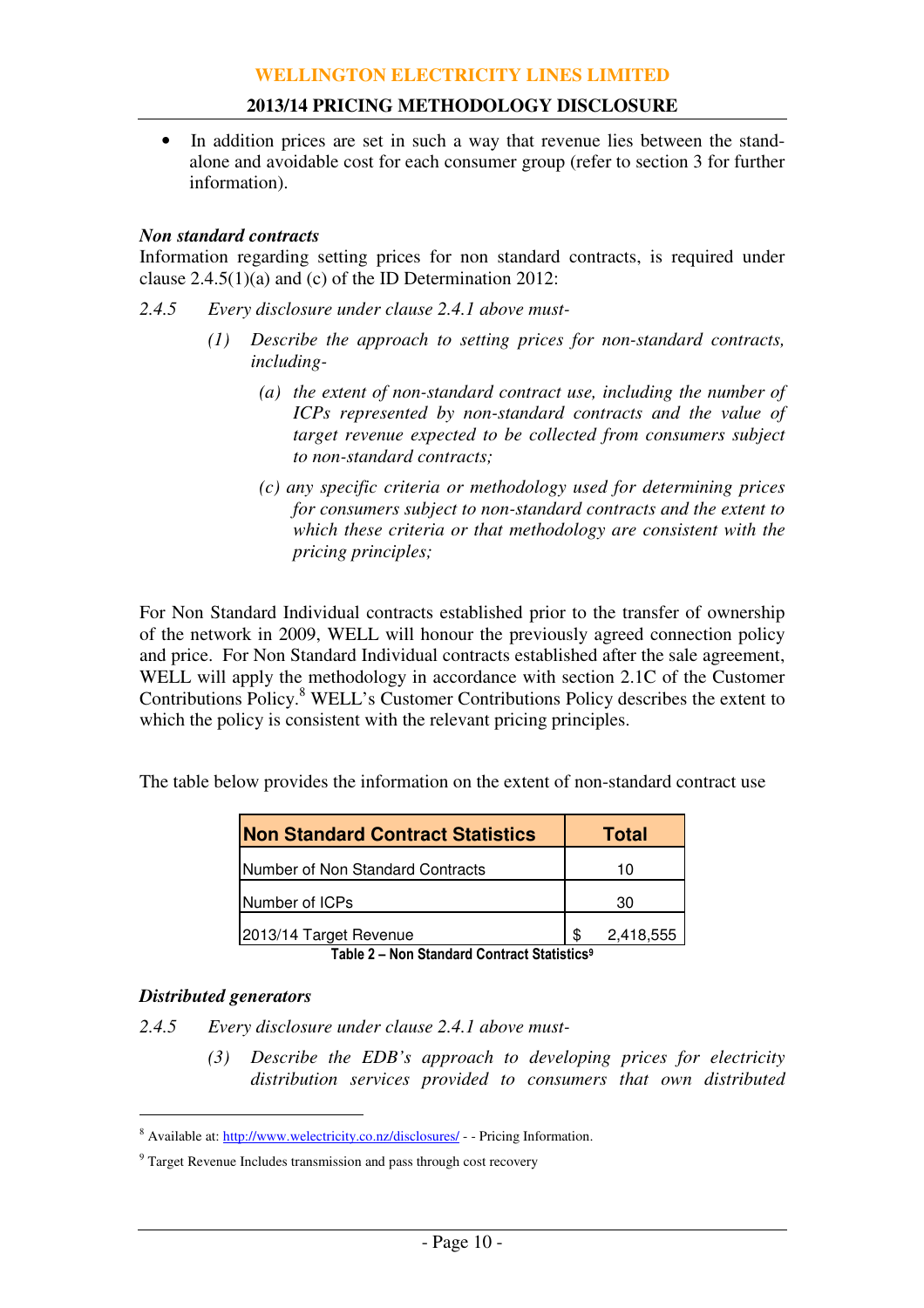*generation, including any payments made by the EDB to the owner of any distributed generation, and including the-* 

*(a) prices;* 

Distributed generators may be on either standard or non-standard contracts depending on the circumstances as described in section 2.1.

The prices for distributed generators on standard contracts for the supply of electricity distribution services are determined in accordance with the discussion of standard contracts within this section.

The prices for distributed generators on non standard contracts for the supply of electricity lines services are determined in accordance with the discussion of nonstandard contracts within this section.

For further information on connection of distributed generation refer to WE\* website: http://www.welectricity.co.nz/network

#### 2.3 Change in Price from Prior Disclosure year

Clauses 2.4.3(6) & 2.4.1(2) of the ID Determination 2012 require that;

- *2.4.3 Every disclosure under clause 2.4.1 above must-* 
	- *(6) If prices have changed from prices disclosed for the immediately preceding disclosure year, explain the reasons for changes, and quantify the difference in respect of each of those reasons;*
- *2.4.1 Every EDB must publicly disclose, before the start of the disclosure year, a pricing methodology which-* 
	- *(2) Describes any changes in prices and target revenues;*

The 2013/14 prices, applying to consumers on standard contracts, have been adjusted from 2012/13 prices for the impact of increases in:

- Transmission Charges payable to Transpower<sup>10</sup>;
- Pass Through Costs,<sup>11</sup> including levies payable to the MBIE, Electricity Authority, Commerce Commission and local councils;
- The Consumer Price Index  $(CPI)^{12}$ ; and

 $\overline{a}$ 

• The Starting Price Adjustment  $(SPA)^{13}$  provided under the DPP Determination 2012.

For consumers on non-standard contracts WELL increased the Distribution Charge price component from 2012/13 in accordance with conditions of the individual contracts. Total line charges are the sum of the Distribution and Transmission

 $10$  As defined in clause 1..4.1 of the Electricity Distribution Information Disclosure Determination 2012

<sup>&</sup>lt;sup>11</sup> As defined in clause 3.1.2 of the Electricity Distribution Services Input Methodologies Determination 2012

 $12$  As defined in clause 1.1.4 of the Electricity Distribution Services Input Methodologies Determination 2012

<sup>&</sup>lt;sup>13</sup> Determined in accordance with the Electricity Distribution Services Default Price-Quality Path Determination 2012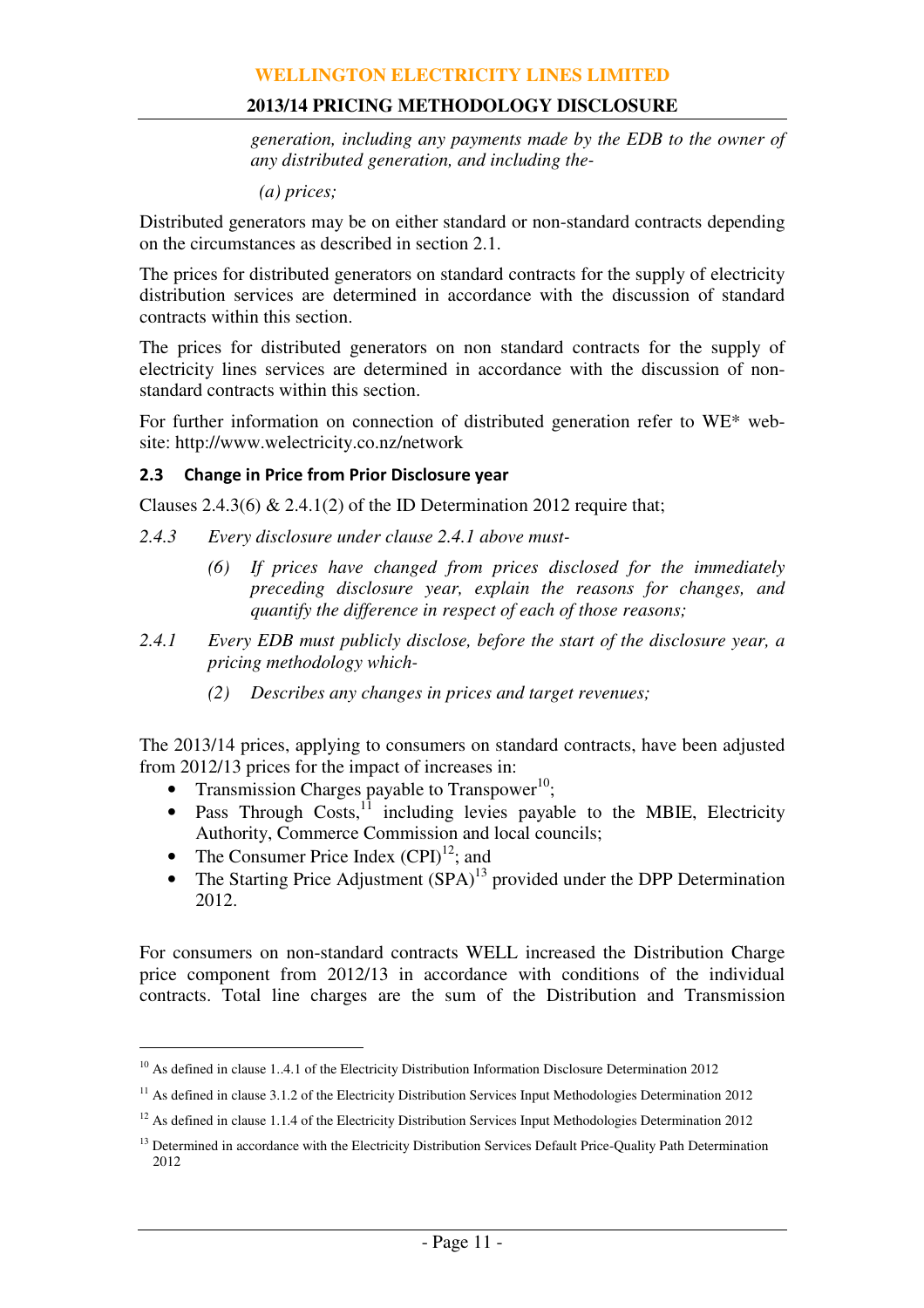## **2013/14 PRICING METHODOLOGY DISCLOSURE**

charges. Transmission Charges are applied to non-standard contracts in accordance with WELL's *Transmission pass through methodology*. 14

Table 3 indicates the percent increase in weighted average prices (including nonstandard and standard contracts) from 2012/13 to 2013/14 as a result of the impact of the above factors. Table 3 also reflects the changes in target revenue from 2012/13 to 2013/14.

| <b>Change in Prices</b>    |       |  |  |  |  |  |  |  |  |
|----------------------------|-------|--|--|--|--|--|--|--|--|
| <b>Methodology Inputs</b>  | %     |  |  |  |  |  |  |  |  |
| <b>Transmission Charge</b> | 1.20% |  |  |  |  |  |  |  |  |
| <b>Pass Through costs</b>  | 0.02% |  |  |  |  |  |  |  |  |
| <b>CPI</b>                 | 0.81% |  |  |  |  |  |  |  |  |
| <b>SPA Impact</b>          | 1.87% |  |  |  |  |  |  |  |  |
| Total                      | 3.90% |  |  |  |  |  |  |  |  |

Table 3 – Change in Prices

#### 2.4 Obligations and responsibilities to consumers on Non Standard Contracts

In accordance with  $2.4.5(2)(a) \& (b)$ 

 $\overline{a}$ 

- *2.4.5 Every disclosure under clause 2.4.1 above must-* 
	- *(2) Describe the EDB's obligations and responsibilities (if any) to consumers subject to non-standard contracts in the event that the supply of electricity lines services to the consumer is interrupted. This description must explain-* 
		- *(a) the extent of the differences in the relevant terms between standard contracts and non-standard contracts;*
		- *(b) any implications of this approach for determining prices for consumers subject to non-standard contracts;*

All of WELL's non-standard contracts contain the same commitments to supply security or restoration priority as WELL's standard Use of Network Agreement with some special conditions:

- Two non-standard contracts commit WELL to contract specific communications protocols in the event of supply disruption;
- None of WELL's non-standard pricing is affected by supply disruptions; and
- WELL has one non-standard contract where certain types of supply disruptions impose financial obligations on WELL.

<sup>&</sup>lt;sup>14</sup> Available at: http://www.welectricity.co.nz/disclosures/ - Pricing Information. This document is updated twice per disclosure year to reflect the change to the transmission costs payable by WELL to Transpower, changes are effective 1 April and 1 July.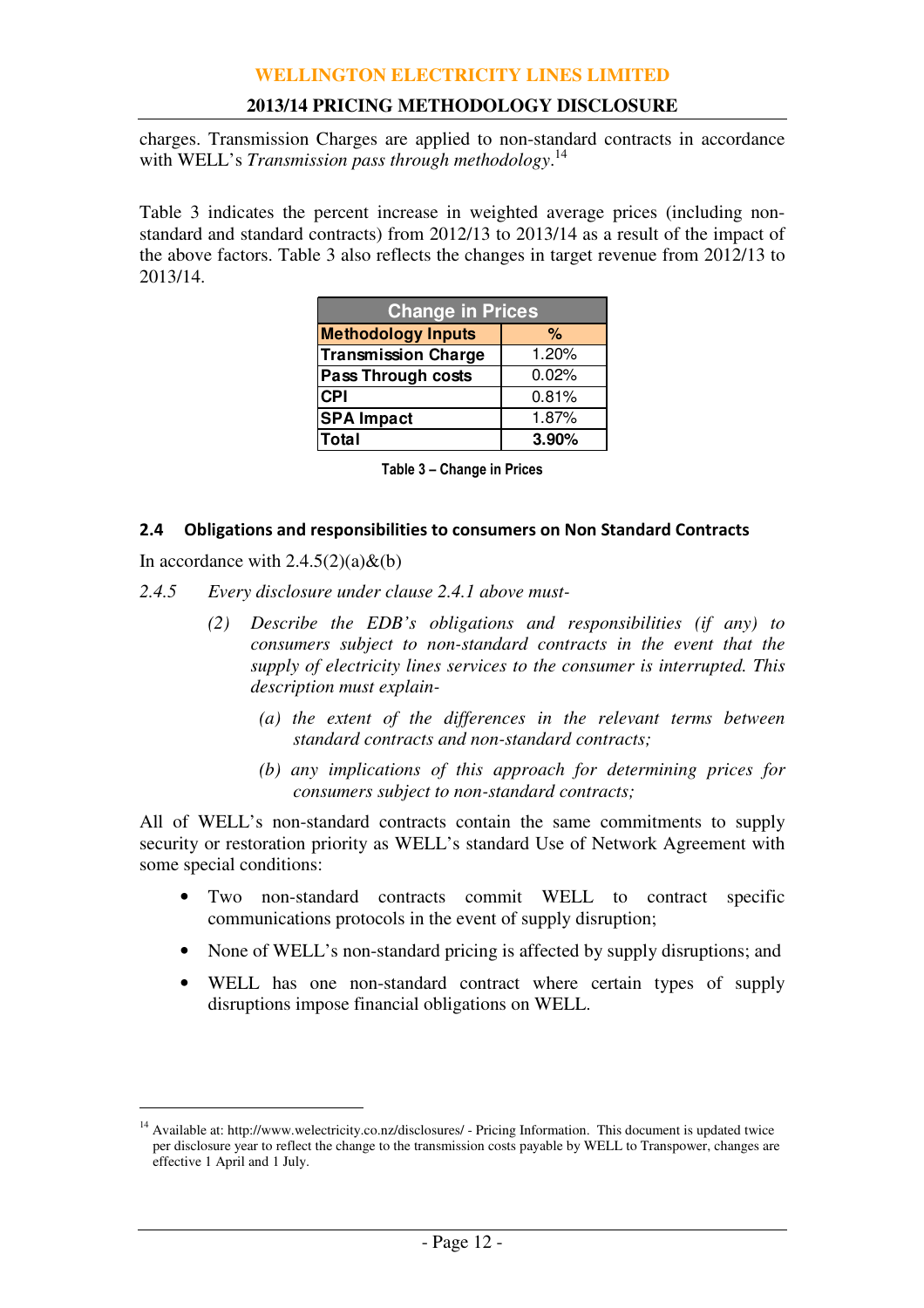As noted above, where WELL's non standard individual contracts were established prior to the transfer of ownership of the network in 2009, WELL will honour the previously agreed connection policy and price.

#### 2.5 Consumer views on pricing

Clause 2.4.1(4) of the ID Determination 2012 requires that:

- *2.4.1 Every EDB must publicly disclose, before the start of each disclosure year, a pricing methodology which-* 
	- *(4) Explains whether, and if so how, the EDB has sought the views of consumers, including their expectations in terms of price and quality, and reflected those views in calculating the prices payable or to be payable. If the EDB has not sought the views of consumers, the reasons for not doing so must be disclosed.*

In December 2011 WELL undertook a consumer survey which contacted a random sample of 3,120 consumers; of those 412 agreed to take part in the survey.

The responses to questions raised in the survey regarding consumers expectations of price and quality is reflected in the following Table 4.

| <b>Question</b>                                                                                  | N <sub>0</sub> | <b>Yes</b> | <b>Unsure</b> |
|--------------------------------------------------------------------------------------------------|----------------|------------|---------------|
| Would you be prepared to pay a bit more for your<br>power if it meant fewer power cuts?          | 77%            | 14%        | $9\%$         |
| Would you be prepared to have slightly more<br>power cuts if it meant prices were a bit cheaper? | $75\%$         | 20%        | 5%            |

Table 4 – Survey Questions

On the basis of the responses received, WELL determined that the majority of consumers were comfortable with the current price/quality balance and that there was no reason to change the approach to calculating prices from prior years.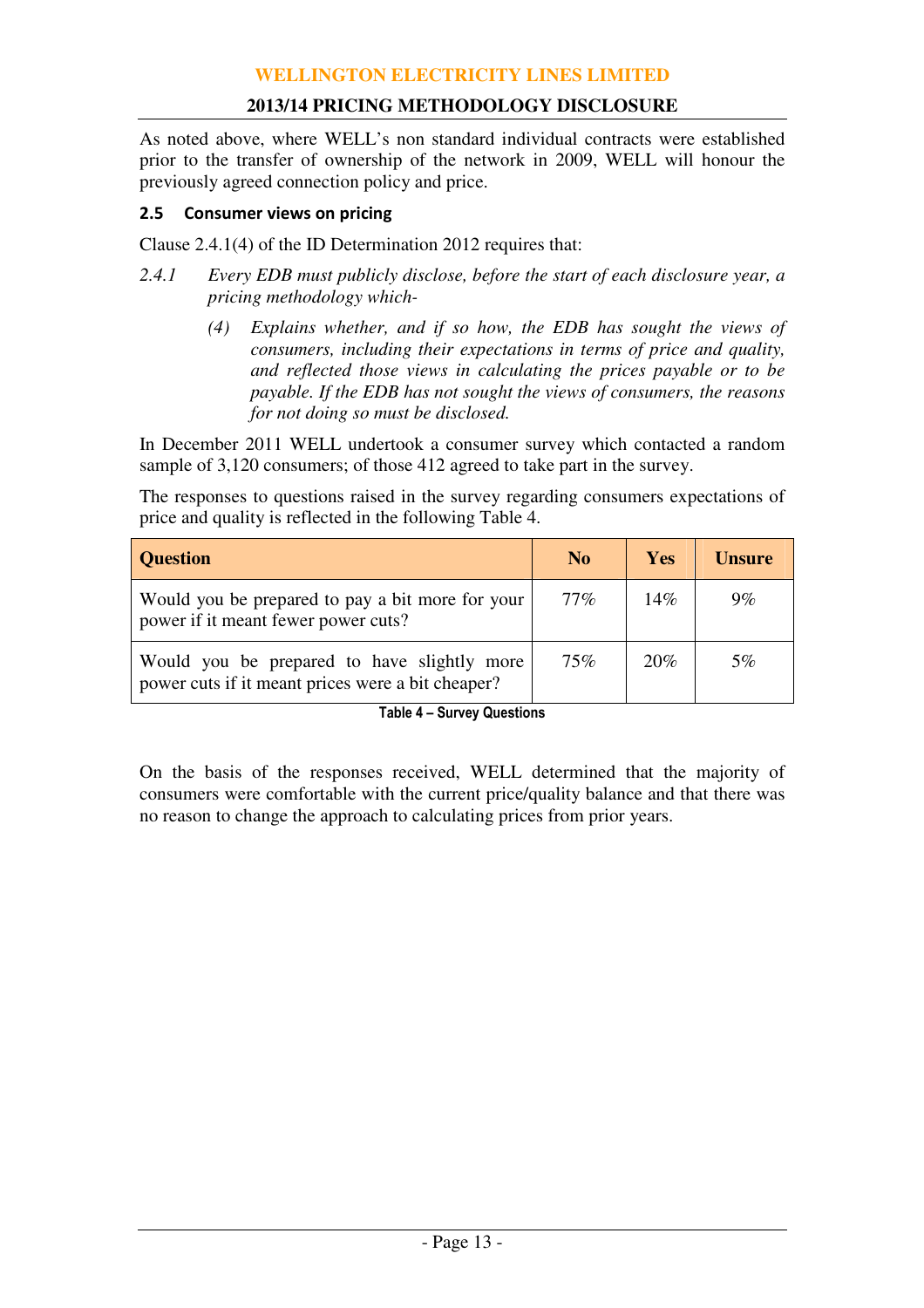# **3 Target Revenue**

Clauses 2.4.3(3),(4)  $& 2.4.1(2)$  of the ID Determination 2012 require that:

- *2.4.3 Every disclosure under clause 2.4.1 above must-* 
	- *(3) State the target revenue expected to be collected for the disclosure year to which the pricing methodology applies;*
	- *(4) Where applicable, identify the key components of target revenue required to cover the costs and return on investment associated with the EDB's provision of electricity lines services. Disclosure must include the numerical value of each of the components;*

The target revenue expected to be collected in the 2013/14 Disclosure year is \$169.6 million. This is determined in accordance with the "Electricity Distribution Service Default Price-Quality path Determination, 2012" (30th November, 2012)

Table 5 outlines *key* components of target revenue required to cover the costs and return on investment for 2013/14 year associated with WELL's provision of electricity lines services as outlined in the DPP Determination 2012.

| Key cost allowance from DPP decision | <b>Building Block</b><br>Allowance (\$m) |
|--------------------------------------|------------------------------------------|
| Opex                                 | 33.1                                     |
| Depreciation                         | 30.6                                     |
| Return on capital                    | 39.6                                     |
| Tax allowance                        | 98                                       |

Table 5 – Key components of target revenue to cover provision of electricity line services<sup>15</sup>

Clause 2.4.3(7) of the ID Determination 2012 requires that:

- *2.4.3 Every disclosure under clause 2.4.1 above must-* 
	- *(7) Where applicable, describe the method used by the EDB to allocate the target revenue among consumer groups, including the numerical values of the target revenue allocated to each consumer group, and the rationale for allocating it in this way;*

Table 6 outlines the target revenue allocated to each consumer group for the 2013/14 Disclosure year.

| <b>Target Revenue by consumer group</b> |       |  |  |  |  |  |  |
|-----------------------------------------|-------|--|--|--|--|--|--|
| <b>Consumer Group</b>                   | \$m   |  |  |  |  |  |  |
| Unmetered                               | 3.8   |  |  |  |  |  |  |
| Residential                             | 103.1 |  |  |  |  |  |  |
| Low Voltage                             | 41.2  |  |  |  |  |  |  |
| Transmission                            | 13.2  |  |  |  |  |  |  |
| Industrial                              | 5.9   |  |  |  |  |  |  |
| Non Standard Individual Contracts       | 2.4   |  |  |  |  |  |  |
| <b>Total</b>                            | 169.6 |  |  |  |  |  |  |

Table  $6$  – Target Revenue by consumer group<sup>16</sup>

<sup>&</sup>lt;sup>15</sup> Excludes Pass through and Recoverable costs, including transmission charges.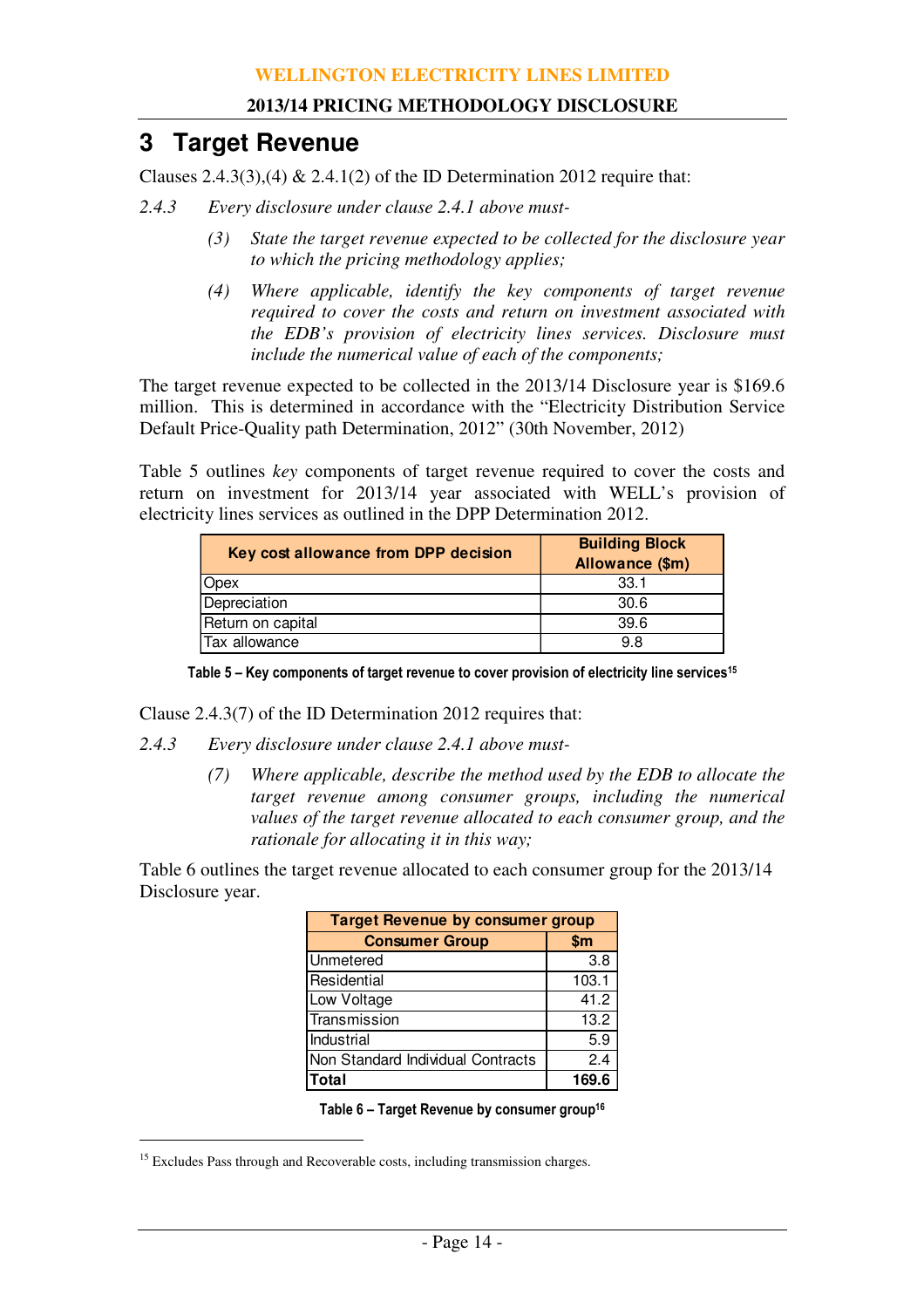A Stand-alone and Avoidable cost methodology is used to allocate the target revenue amount to consumer groups. These costs are compared with the weighted average revenue derived from WELL's tariffs.

#### **Definition of Stand-alone and Avoidable cost**

These two categories of cost may be defined as follows:

The *Stand-alone cost* of serving a consumer group is the cost of developing and operating distribution infrastructure in order to serve the consumer group in question. Stand-alone cost is a forward looking concept and considers the costs of entry based on current market conditions and technology. Where the network business recovers more revenue than the stand-alone cost of serving a consumer class, it follows that a hypothetical alternate supplier may enter the market and supply that particular consumer group. Prices above the stand-alone cost could not therefore be sustained in a competitive market and may create the possibility of efficient bypass of the existing infrastructure; and

The *Avoidable cost* for a consumer group is the cost that would be avoided should the distribution business no longer serve that specific consumer group (whilst all other groups remained supplied). If a consumer group were to be charged below the avoidable cost, it would be economically beneficial for the business to stop supplying that consumer group as the associated costs would exceed the revenue obtained from the consumer. Further, where avoidable costs are higher than revenue recovered, the associated tariff levels may also result in inefficient levels of consumption, hence the rationale for having avoidable costs as a lower bound.

#### **Methodology of calculating Stand-alone and Avoidable costs**

#### *Stand-alone costs*

Stand-alone costs comprise both the capital and operating costs of service provision. The stand-alone network capital cost for each tariff class was derived from an estimate of the proportions of the cost of providing network infrastructure that would need to remain in place to service the load in each of the tariff classes in turn, if the other tariff classes were no longer required to be supplied. The stand-alone operating costs for a consumer class has been estimated as the total of all operating cost less the avoidable operating costs of serving all the other tariff classes.

# *Avoidable costs*

<u>.</u>

In similar manner to the stand-alone costs, the avoidable costs associated with each of the consumer classes were derived from an estimate made of the network costs that could be avoided, in the event that each of the consumer classes were no longer served.

<sup>&</sup>lt;sup>16</sup> Includes Pass through and Recoverable costs, including transmission charges.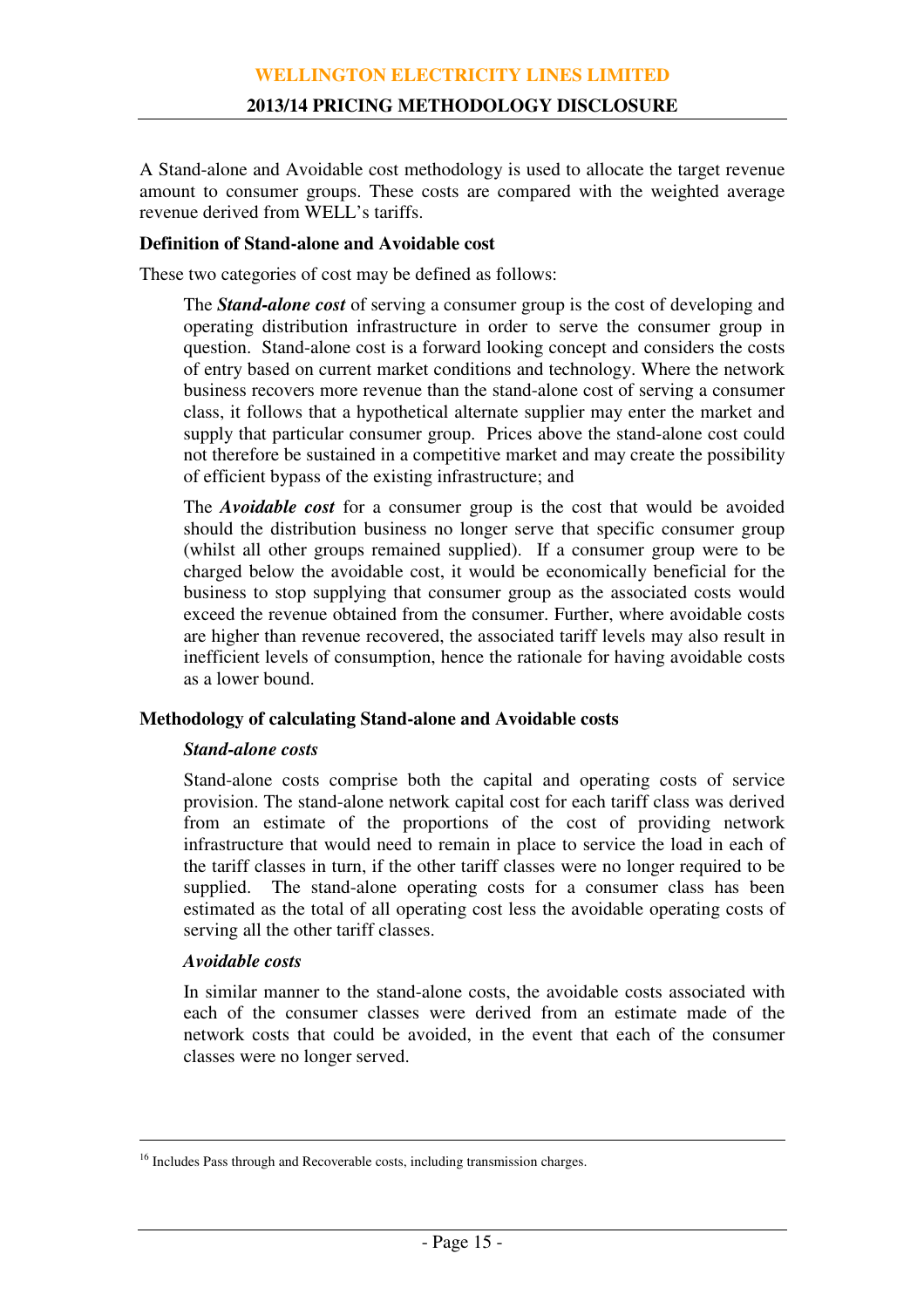#### **2013/14 PRICING METHODOLOGY DISCLOSURE**

The revenue expected to be recovered from each of WELL's consumer groups in 2013/14 is based on setting tariffs such that revenues lie within the stand-alone and avoidable cost range.



Figure 1 - Avoided and stand alone window<sup>17</sup>

<sup>&</sup>lt;sup>17</sup> Excludes Pass through and Recoverable costs, including transmission charges.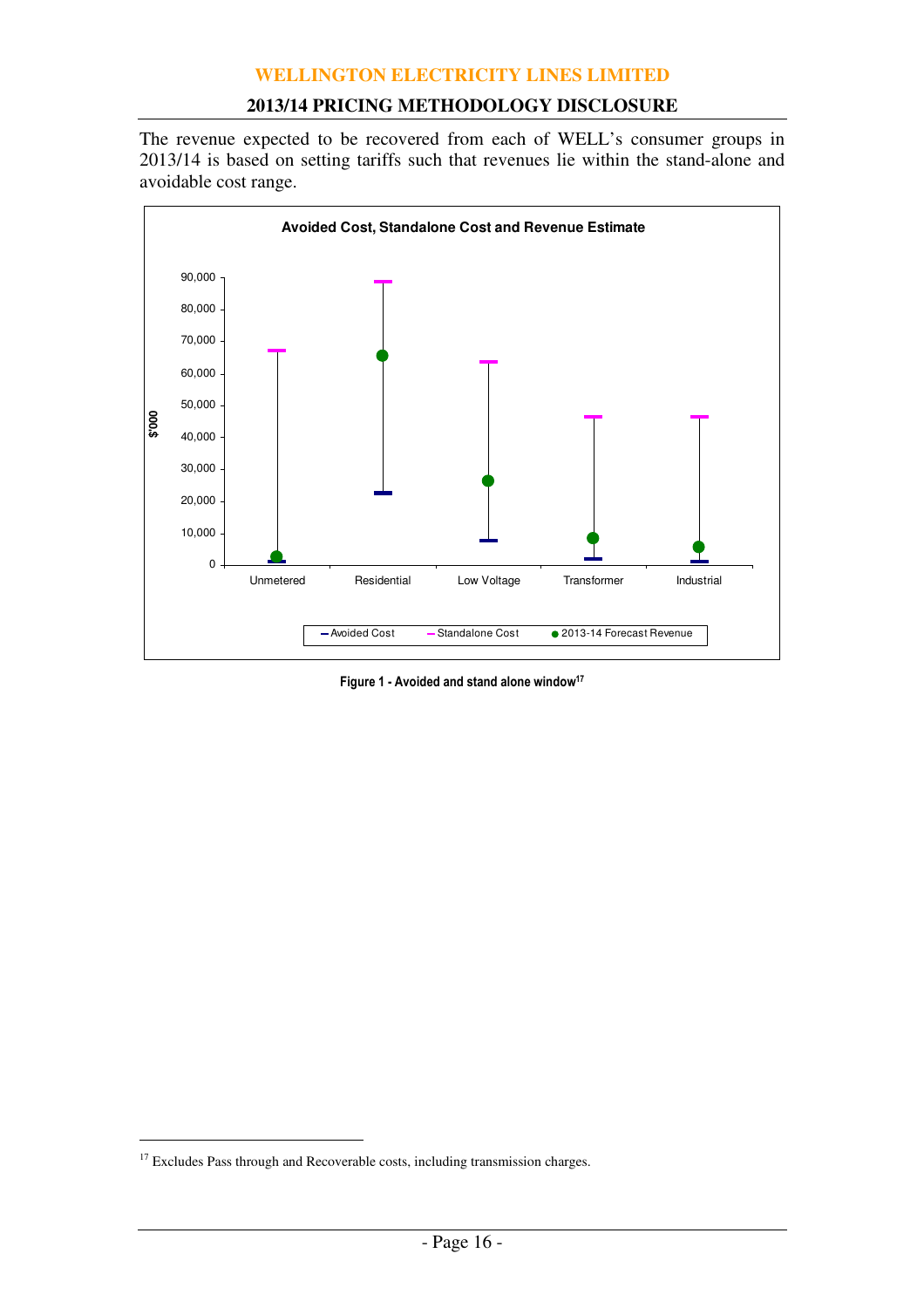#### **2013/14 PRICING METHODOLOGY DISCLOSURE**

Clause 2.4.3(8) of the ID Determination 2012 requires that:

- *2.4.3 Every disclosure under clause 2.4.1 above must-* 
	- *(8) State the proportion of target revenue (if applicable) that is collected through each price component as publicly disclosed under clause 2.4.18.*

| <b>Description</b>                                       | Code                    | <b>Fixed</b><br>Charge<br>(FIXD) | Demand<br>(DAMD)         | Capacity<br>Charge<br>(CAPY)           | On-Pk<br><b>Demand Chg</b><br>(DOPC) | <b>Pwr Factor</b><br>Charge<br>(PWRF) | Uncontrolled<br>/ Var Cha<br>(24UC) | <b>Night Charge</b><br>(NITE) | <b>Controlled</b><br>Charge<br>(CTRL) | <b>All Inclusive</b><br>Charge<br>(AICO) | <b>Individual</b><br><b>Contracts</b><br>(IC) | <b>Total</b>             |
|----------------------------------------------------------|-------------------------|----------------------------------|--------------------------|----------------------------------------|--------------------------------------|---------------------------------------|-------------------------------------|-------------------------------|---------------------------------------|------------------------------------------|-----------------------------------------------|--------------------------|
| Low User - Single Meter without control                  | G <sub>100</sub>        | \$/day<br>0.8%                   | \$/kVA/mth               | \$/kVA/day<br>$\overline{\phantom{0}}$ | \$/kW/mth<br>$\equiv$                | \$/kVAr/mth                           | \$/kWh<br>10.0%                     | S/KWh<br>0.0%                 | \$/kWh<br>$\overline{\phantom{0}}$    | \$/kWh<br>$\overline{\phantom{0}}$       | s/ea<br>$\overline{\phantom{0}}$              | $\frac{9}{6}$<br>10.9%   |
| Low User - Dual Meter with control                       | G101                    | 0.3%                             | $\overline{\phantom{m}}$ |                                        | $\overline{\phantom{0}}$             | $\overline{\phantom{m}}$              | 3.0%                                | 0.0%                          | 0.6%                                  | $\equiv$                                 | $\overline{\phantom{0}}$                      | 4.0%                     |
| Low User - Single Meter with control                     | G102                    | 3.7%                             | $\overline{\phantom{m}}$ | $\equiv$                               | $\overline{\phantom{0}}$             | $\overline{\phantom{m}}$              |                                     | 0.2%                          | $\overline{\phantom{0}}$              | 41.6%                                    | $\overline{\phantom{0}}$                      | 45.5%                    |
| Low User - 3 Phase                                       | G103                    | 0.0%                             | $\overline{\phantom{m}}$ | $-$                                    | -                                    | $\overline{\phantom{m}}$              | 0.4%                                | $\overline{\phantom{0}}$      | $\qquad \qquad -$                     |                                          | $\overline{\phantom{0}}$                      | 0.5%                     |
| Standard User - Single Meter without control             | G <sub>104</sub>        | $\overline{\phantom{0}}$         | $\overline{\phantom{a}}$ | $\overline{\phantom{0}}$               | $\overline{\phantom{0}}$             | $\equiv$                              | $\overline{\phantom{a}}$            | $\overline{\phantom{0}}$      | $\overline{\phantom{0}}$              | $\equiv$                                 | $\overline{\phantom{0}}$                      | $\sim$                   |
| Standard User - Dual Meter with control                  | G105                    | $\overline{\phantom{0}}$         | $\overline{\phantom{m}}$ | $\overline{\phantom{0}}$               | $\overline{\phantom{0}}$             | $\equiv$                              | $\overline{\phantom{a}}$            | $\overline{\phantom{a}}$      | $\qquad \qquad -$                     | $\equiv$                                 | $\overline{\phantom{0}}$                      | $\sim$                   |
| Standard User - Single Meter with control                | G106                    | $\overline{\phantom{0}}$         | $\overline{\phantom{m}}$ | $-$                                    | $\overline{\phantom{0}}$             | $\overline{\phantom{m}}$              | $\overline{\phantom{a}}$            | $\overline{\phantom{a}}$      | $\qquad \qquad -$                     | $\equiv$                                 | $\overline{\phantom{0}}$                      | $\equiv$                 |
| Standard User - 3 Phase                                  | G107                    | $\qquad \qquad -$                | $\overline{\phantom{0}}$ | $\overline{\phantom{0}}$               | $\overline{\phantom{0}}$             | $\overline{\phantom{0}}$              | $\qquad \qquad -$                   | $\overline{\phantom{0}}$      | $\qquad \qquad -$                     | $\overline{\phantom{0}}$                 | $\overline{\phantom{0}}$                      | $\overline{\phantom{0}}$ |
| Low User - Dual Meter with control Electric Vehicle      | G108                    | $\overline{\phantom{0}}$         | $\equiv$                 | $\equiv$                               | $\equiv$                             | $\equiv$                              | $\equiv$                            | $\equiv$                      | $\overline{\phantom{0}}$              | $\equiv$                                 | $\overline{\phantom{0}}$                      | $\equiv$                 |
| Standard User - Dual Meter with control Electric Vehicle | G109                    | $\overline{\phantom{0}}$         | $\overline{\phantom{m}}$ | $\overline{\phantom{0}}$               | $\overline{\phantom{0}}$             | $\equiv$                              | $\overline{\phantom{0}}$            | $\overline{\phantom{0}}$      | $\overline{\phantom{0}}$              | $\equiv$                                 | $\overline{\phantom{0}}$                      | $\equiv$                 |
|                                                          | <b>Total Domestic</b>   | 4.9%                             | $\overline{\phantom{0}}$ | $\overline{\phantom{0}}$               | $\overline{\phantom{0}}$             |                                       | 13.5%                               | 0.2%                          | 0.6%                                  | 41.6%                                    | $\overline{\phantom{0}}$                      | 60.8%                    |
| Small Commercial <= 15kVA Low Voltage                    | GV <sub>02</sub>        | 0.6%                             | $\overline{\phantom{m}}$ | $-$                                    | $\overline{\phantom{0}}$             | $\overline{\phantom{0}}$              | 1.6%                                | $\overline{\phantom{a}}$      | $\equiv$                              | $\equiv$                                 | $\overline{\phantom{0}}$                      | 2.2%                     |
| Small Commercial >15kVA and <=69kVA Low Voltage          | GV07                    | 3.0%                             | $\overline{\phantom{m}}$ | $\overline{\phantom{0}}$               | $\overline{\phantom{0}}$             | $\overline{\phantom{0}}$              | 9.4%                                | $\overline{\phantom{0}}$      |                                       | $\overline{\phantom{0}}$                 | $\overline{\phantom{0}}$                      | 12.4%                    |
| Small Commercial >15kVA and <= 69kVA Transformer         | GX07                    | 0.0%                             | $\overline{\phantom{a}}$ | $\equiv$                               | $\overline{\phantom{0}}$             | $\equiv$                              | 0.0%                                | $\equiv$                      | $\overline{\phantom{0}}$              | $\equiv$                                 | $\overline{\phantom{0}}$                      | 0.0%                     |
| Medium Commercial >69kVA and <=138kVA Low Voltage GV14   |                         | 0.6%                             | $\overline{\phantom{m}}$ | $\overline{\phantom{0}}$               | $\overline{\phantom{0}}$             | $\equiv$                              | 1.8%                                | $\overline{\phantom{a}}$      | $\overline{\phantom{0}}$              | $\equiv$                                 | $\overline{\phantom{0}}$                      | 2.5%                     |
| Medium Commercial >69kVA and <=138kVA Transformer        | GX <sub>14</sub>        | 0.0%                             | $\overline{\phantom{a}}$ | $\equiv$                               | $\equiv$                             | $\equiv$                              | 0.1%                                | $\overline{\phantom{a}}$      | $\overline{\phantom{0}}$              | $\equiv$                                 | $\overline{\phantom{0}}$                      | 0.1%                     |
| Large Commercial >138kVA and <= 300kVA    Low Voltage    | GV30                    | 0.6%                             | $\overline{\phantom{m}}$ | $\overline{\phantom{0}}$               | $\overline{\phantom{0}}$             | $\overline{\phantom{0}}$              | 0.9%                                | $\overline{\phantom{a}}$      | $\overline{\phantom{0}}$              | $\overline{\phantom{0}}$                 | $\overline{\phantom{0}}$                      | 1.4%                     |
| Large Commercial >138kVA and <= 300kVA Transformer       | GX30                    | 0.2%                             | $\overline{\phantom{m}}$ | $\qquad \qquad \qquad$                 | $-$                                  | $\overline{\phantom{0}}$              | 0.5%                                | -                             | $\qquad \qquad =$                     | $\overline{\phantom{0}}$                 | $\qquad \qquad -$                             | 0.7%                     |
| <b>Total Commercial</b>                                  |                         | 5.0%                             | $\overline{\phantom{0}}$ | -                                      | -                                    | $\overline{\phantom{0}}$              | 14.3%                               | $\overline{\phantom{a}}$      | $\qquad \qquad$                       | $\overline{\phantom{0}}$                 | -                                             | 19.3%                    |
| Small Industrial >300kVA Low Voltage                     | GV99                    | 1.6%                             | 3.0%                     | $\overline{\phantom{0}}$               | $\overline{\phantom{0}}$             | $\overline{\phantom{m}}$              | 1.1%                                | $\overline{\phantom{a}}$      | $\overline{\phantom{0}}$              | $\equiv$                                 | $\overline{\phantom{0}}$                      | 5.8%                     |
| Small Industrial <= 15kVA Transformer                    | GX02                    | $\overline{\phantom{0}}$         | $\overline{\phantom{m}}$ | $-$                                    | $\overline{\phantom{0}}$             | $\overline{\phantom{m}}$              | $\overline{\phantom{0}}$            | $\overline{\phantom{a}}$      | $\overline{\phantom{0}}$              | $\overline{\phantom{0}}$                 | $\qquad \qquad -$                             | $\sim$                   |
| Small Industrial >300kVA Transformer                     | GX99                    | 1.1%                             | 3.9%                     | 0.6%                                   | $\overline{\phantom{0}}$             | $\equiv$                              | 1.3%                                | $\overline{\phantom{a}}$      | $\overline{\phantom{0}}$              | $\overline{\phantom{0}}$                 | $\overline{\phantom{0}}$                      | 7.0%                     |
| Large Industrial >1500kVA CBD/Industrial High Voltage    | GC60                    | 0.0%                             | $\overline{\phantom{m}}$ | 0.3%                                   | 1.3%                                 | 0.1%                                  | 0.1%                                | $\overline{\phantom{a}}$      | $\qquad \qquad -$                     | $\overline{\phantom{0}}$                 | $\qquad \qquad -$                             | 1.8%                     |
| Large Industrial >1500kVA Urban High Voltage             | GU <sub>60</sub>        | (0.0%                            | $\overline{\phantom{a}}$ | 0.3%                                   | 1.1%                                 | 0.1%                                  | 0.1%                                | $\overline{\phantom{0}}$      | $\overline{\phantom{0}}$              | $\equiv$                                 | $\overline{\phantom{0}}$                      | 1.5%                     |
| Large Industrial >1500kVA Rural High Voltage             | GR <sub>60</sub>        | 0.0%                             | $\overline{\phantom{m}}$ | 0.0%                                   | 0.1%                                 | 0.0%                                  | 0.0%                                | $\overline{\phantom{a}}$      | $\qquad \qquad -$                     | $\equiv$                                 | $\overline{\phantom{0}}$                      | 0.1%                     |
|                                                          | <b>Total Industrial</b> | 2.8%                             | 6.9%                     | 1.2%                                   | 2.6%                                 | 0.2%                                  | 2.6%                                | $\overline{\phantom{0}}$      |                                       | $\overline{\phantom{0}}$                 | -                                             | 16.3%                    |
| Unmetered Non Street Lighting <1kVA                      | G001                    | 0.0%                             | $\overline{\phantom{a}}$ | $\overline{\phantom{0}}$               | $\overline{\phantom{0}}$             | $\overline{\phantom{0}}$              | 1.3%                                | $\overline{\phantom{a}}$      | $\qquad \qquad -$                     | $\equiv$                                 | $\overline{\phantom{0}}$                      | 1.3%                     |
| Unmetered Street Lighting <1kVA                          | G002                    | 0.3%                             | $\overline{\phantom{m}}$ | $\overline{\phantom{0}}$               | $-$                                  | $\overline{\phantom{0}}$              | 0.6%                                | -                             | $\qquad \qquad -$                     | $\overline{\phantom{0}}$                 | $\qquad \qquad -$                             | 0.9%                     |
| <b>Total Unmetered</b>                                   |                         | 0.3%                             | $\overline{\phantom{0}}$ | $\overline{\phantom{0}}$               | -                                    | $\overline{\phantom{0}}$              | 1.9%                                | $\qquad \qquad -$             | $\overline{\phantom{0}}$              | $\overline{\phantom{0}}$                 | -                                             | 2.3%                     |
| Individual Contracts                                     | IС                      | $\overline{\phantom{0}}$         | $\overline{\phantom{m}}$ | $\equiv$                               | $\overline{\phantom{0}}$             | $\equiv$                              | $\overline{\phantom{0}}$            | $\overline{\phantom{a}}$      | $\qquad \qquad -$                     | $\equiv$                                 | 1.4%                                          | 1.4%                     |
| <b>Total Individual Contracts</b>                        |                         | -                                | $\overline{\phantom{0}}$ | -                                      | $\overline{\phantom{0}}$             | $\overline{\phantom{0}}$              | $\overline{\phantom{0}}$            | $\overline{\phantom{0}}$      | -                                     | $\overline{\phantom{0}}$                 | 1.4%                                          | 1.4%                     |
| Total                                                    |                         | 13.02%                           | 6.89%                    | 1.24%                                  | 2.57%                                | 0.19%                                 | 32.26%                              | 0.23%                         | 0.60%                                 | 41.58%                                   | 1.43%                                         | 100.00%                  |

Table 7 – Proportion of Target Revenue by price component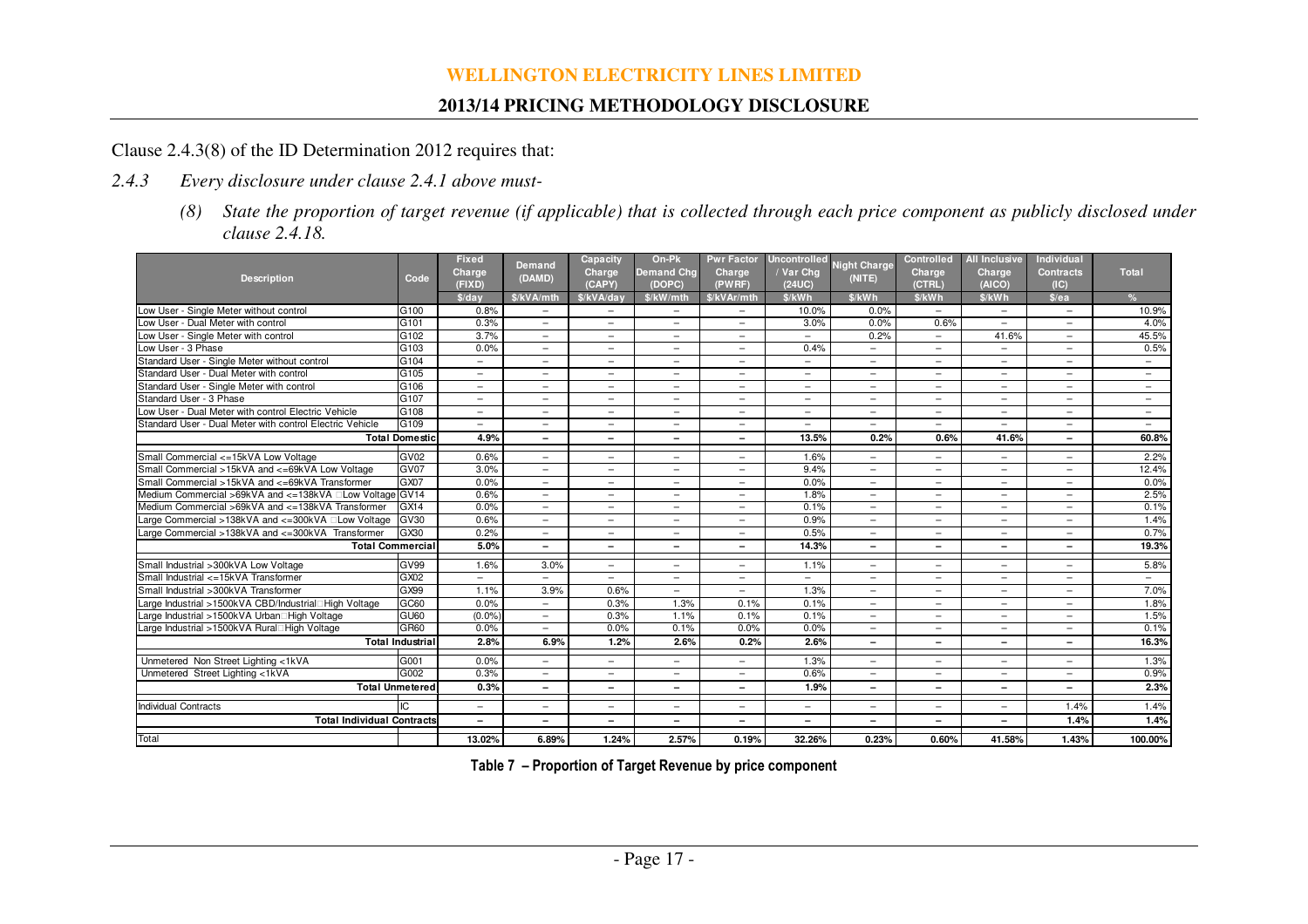# **4 Avoided Cost of Transmission Payments**

Clause 2.4.5(3)(b) of the ID Determination 2012 requires that:

- *2.4.5 Every disclosure under clause 2.4.1 above must-* 
	- *(3) Describe the EDB's approach to developing prices for electricity distribution services provided to consumers that own distributed generation, including any payments made by the EDB to the owner of any distributed generation, and including the-* 
		- *(b) value, structure and rationale for any payments to the owner of the distributed generation.*

WELL may pay a distributed generator that injects into its network an Avoided Cost of Transmission (ACOT) payment, if the distributed generator:

- Has an injection capacity of 200kVA or greater; and
- Is deemed by WELL to be supporting its network during the 100 Transmission peaks on a pro-rata basis.

WELL determines the benefit to its network which arises as a result of the operation of the distributed generator to be the direct avoidance of Transpower<sup>18</sup> interconnection transmission charges (interconnection charges) during peak demand periods. In determining the magnitude of any ACOT payment to a distributed generator, WELL considers that:

- The distributed generator must generate in a manner that reduces interconnection charges incurred by WELL in accordance with the applicable Transmission Pricing Methodology (TPM);
- WELL and its consumers should be no worse off than had the distributed generation investment not occurred; and
- No potential long term transmission connection or interconnection benefits are payable to the distributed generator.<sup>19</sup>

To receive ACOT payments the distributed generator must provide data in a format acceptable to WELL, including:

- Data supplied by the distributed generator, to be used in relation to ACOT invoicing, must be audited by a Qualified Independent Auditor approved by WELL;
- Load and generation data must be adjusted to include distributor loss factors;
- Time of Use data must be the same data that is provided to the reconciliation manager of the electricity market;
- Data to be used in relation to ACOT invoicing must be submitted to WELL by the 5th working day in December each year; and
- The distributed generator must invoice WELL on a monthly basis from 1 April following submission of the data.

<sup>&</sup>lt;sup>18</sup> Transpower Limited (Transpower) owns and operates the national transmission grid in New Zealand.

<sup>&</sup>lt;sup>19</sup> Any potential long term benefits of avoided transmission cannot be ascertained by Wellington Electricity nor ascribed to individual distributed generators. Any potential benefits should be negotiated with Transpower directly by the Generator.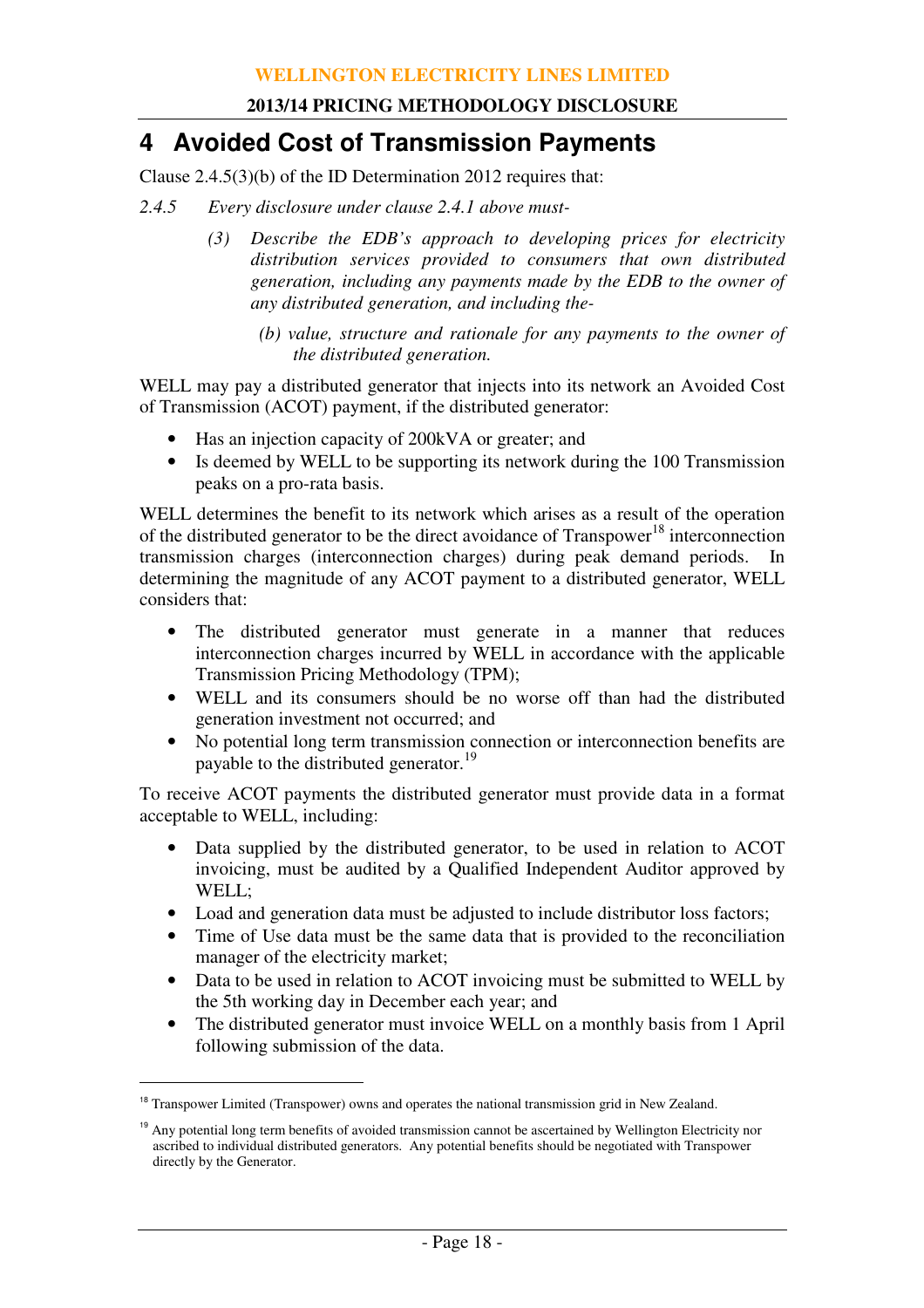#### **Calculation of ACOT payment**

WELL calculates the ACOT payment based on Transpower's current TPM approved by the Electricity Authority. WELL will amend the calculation of the ACOT payment if Transpower's TPM is amended.

Based on Transpower's current TPM the calculation of the gross ACOT payment to a distributed generator will be determined as follows:

 $RCPD<sub>G</sub> * IR<sub>CF</sub> - (RCPD<sub>WELL</sub> * (IR<sub>CF</sub>-IR<sub>A</sub>))*(1 - Admin)$ 

| Where: $RCPD_G$    | Average of the generation (kW) injected by the distributed<br>generator coincident with the 100 Lower North Island Peaks<br>for the measurement period relating to each 12 month period<br>commencing 1 April.               |
|--------------------|------------------------------------------------------------------------------------------------------------------------------------------------------------------------------------------------------------------------------|
| IR <sub>A</sub>    | The interconnection rate published by Transpower for the<br>relevant 12 month period commencing 1 April.                                                                                                                     |
| IR <sub>CF</sub>   | The counterfactual interconnection rate $(\text{IR}_{CF})$ is calculated as:<br>$=IC$ Revenue / ( $RCPD_{TP}$ + $RCPD_G$ )                                                                                                   |
| <b>RCPDWELL</b>    | The average of the sum of demand across all Wellington<br>Electricity GXPs coincident with the 100 Lower North Island<br>Peaks for the relevant 12 month period commencing 1 April                                           |
| RCPD <sub>TP</sub> | Sum of the average of the RCPD for each consumer at a<br>connection location for all consumers at all connection<br>locations for all regions (excluding $RCPDWELL$ ) for the<br>relevant 12 month period commencing 1 April |
| Admin              | A percentage recovery of the benefits attributable to the<br>Generator reflecting the incremental costs incurred by WELL.<br>This percentage is determined on a case by case basis.                                          |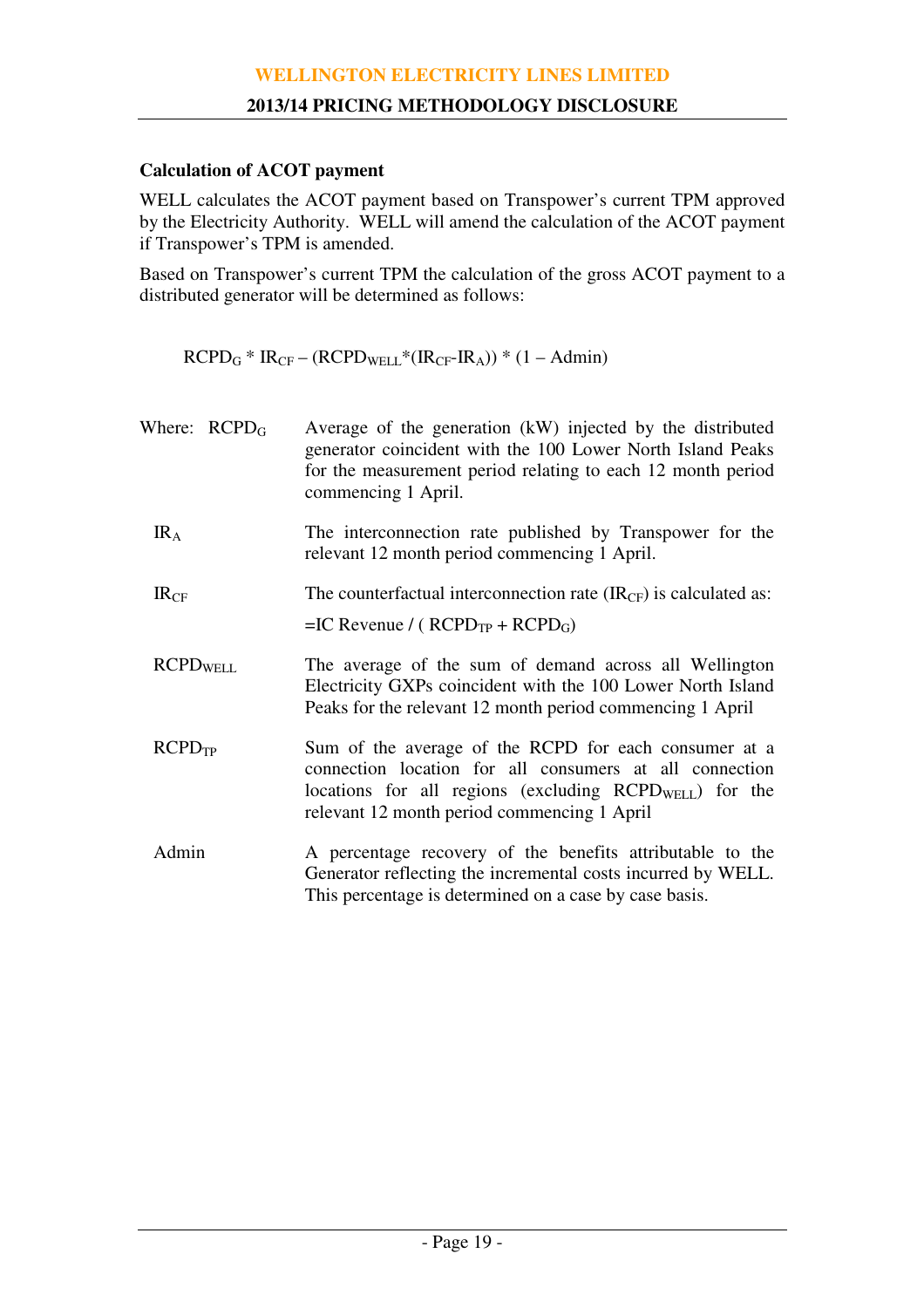# **5 Pricing Principles**

Clause 2.4.3(2) of the ID Determination 2012 requires that:

- *2.4.5 Every disclosure under clause 2.4.1 above must-* 
	- *(2) Demonstrate the extent to which the pricing methodology is consistent with the pricing principles and explain the reasons for any inconsistency between the pricing methodology and the pricing principles.*

The Electricity Authority's Pricing Principles are contained in the Distribution Pricing Principles and Information Disclosure Guidelines 2010. WELL understands that Pricing Principles consist of well accepted, high level principles and were introduced on a voluntary compliance basis.

## 5.1 Pricing principle (a) (i)

- *(a) Prices are to signal the economic costs of service provision, by:* 
	- *(i) being subsidy free (equal to or greater than incremental costs, and less than or equal to standalone costs), except where subsidies arise from compliance with legislative and other regulations;*

It can be observed that the revenue for each network tariff group falls within the bounds of the stand-alone and avoidable costs and hence are subsidy-free. Refer to section 3 of this document.

# 5.2 Pricing Principles (a)(ii)(iii)

- *(a) Prices are to signal the economic costs of service provision, by:* 
	- *(ii) having regard, to the extent practicable, to the level of available service capacity; and*
	- *(iii) signalling, to the extent practicable, the impact of additional usage on future investment costs.*

WELL has regard to the available service capacity and signals capacity constraints through its tariff design as follows:

#### *Controlled Load*

WELL has a day and night price signal which incentivises movement of controllable demand away from congestion periods., WELL provides discounted pricing through controlled loads to domestic and small business consumers. This price differential signals the opportunity to consumers to receive a lower lines function services cost by shifting load away from congestion periods. Typically these opportunities are taken up through the timing of heating of electric storage hot-water which has the cylinders charged by electricity between 11pm and 7am.

# *Demand (kW)*

The demand charge provides a strong price signal by incentivising consumers to reduce their demand at high network congestion periods by curtailing their loads. Any growth in the demand results in higher charges to the consumer.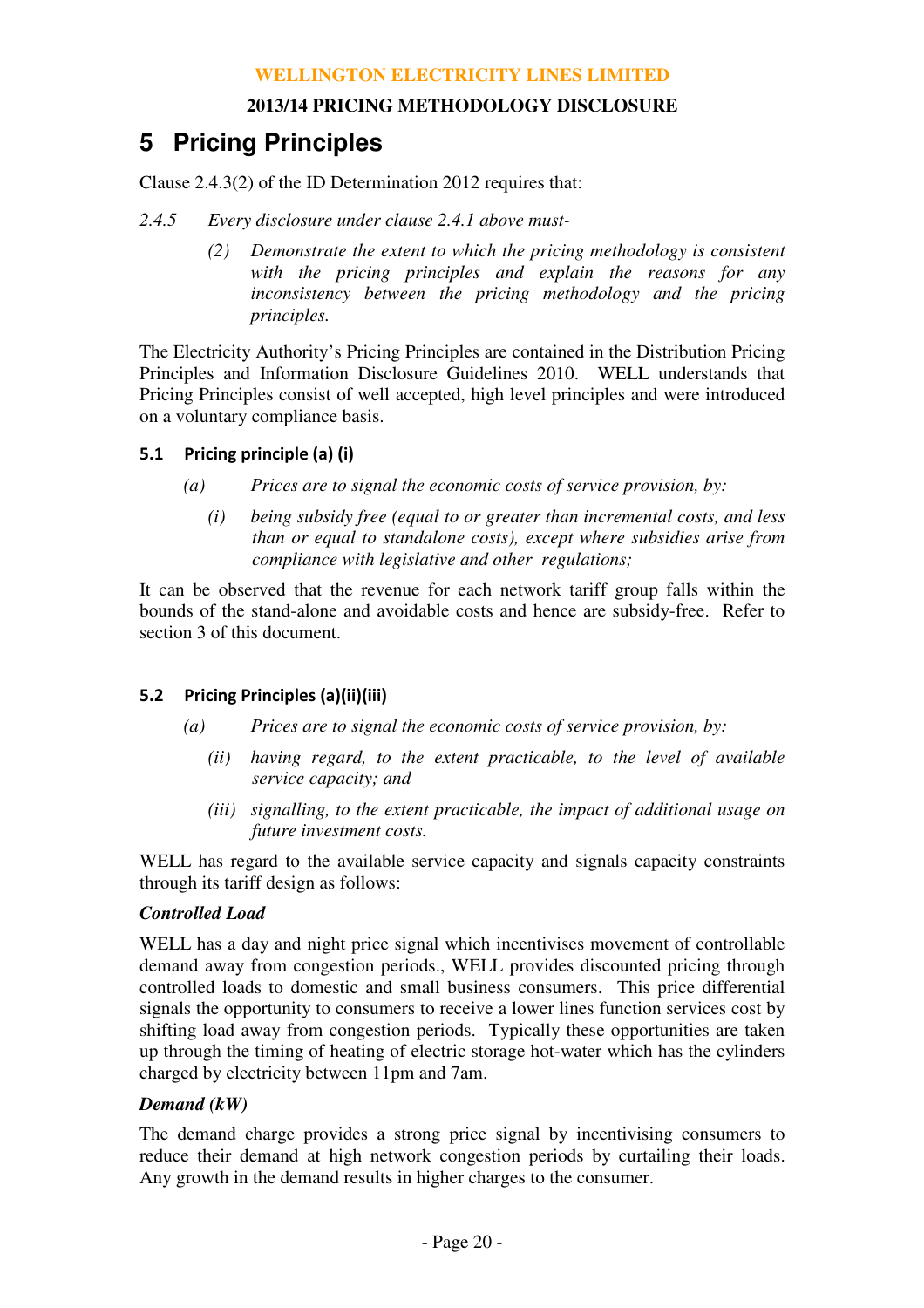#### *Power Factor Charge*

To encourage power factor management, a power factor charge is applied to industrial consumers who fail to correct inductive loads. This signals to the consumer the need to manage power factor and that any lack of management will result in a charge to them.

### 5.3 Pricing Principle (b)

*(b) Where prices based on 'efficient' incremental costs would under-recover allowed revenues, the shortfall should be made up by setting prices in a manner that has regard to consumers' demand responsiveness, to the extent practicable.* 

WELL has regard to the ability of consumers to respond to the price signals provided by its network tariffs. The efficiency gains of marginal cost pricing are realised when a tariff based on the marginal cost of supply induces the consumer to make behavioural change.

To the extent possible within the limitations imposed by network tariff structures and metering constraints, WELL signals the long run marginal cost of supply through those tariff charging parameters with the greatest price elasticity of demand, namely the variable consumption charges that are based on the consumers energy use and maximum demand.

# 5.4 Pricing Principles (c)(i)(ii)(iii)

- *(c) Provided that prices satisfy (a) above, prices should be responsive to the requirements and circumstances of stakeholders in order to:* 
	- *(i) discourage uneconomic bypass;*
	- *(ii) allow for negotiation to better reflect the economic value of services and enable stakeholders to make price/quality trade-offs or nonstandard arrangements for services; and*
	- *(iii) where network economics warrant, and to the extent practicable, encourage investment in transmission and distribution alternatives (e.g. distributed generation or demand response) and technology innovation.*

As noted in section 3 prices above the standalone cost could not be sustained in a competitive market and may create the possibility of efficient bypass of the existing infrastructure. As WELL's prices are below the stand alone costs, bypassing the network is discouraged.

WELL utilises standard tariffs but has in place a policy to negotiate connection costs and pricing with non-standard consumers. This has been taken up by 10 existing consumers that have individually negotiated supply through WELL's network. WELL continues this policy to better reflect consumer opportunities to vary service and price standards and enable customers to make efficient decisions between transmission and distribution alternatives.

The regulatory framework that WELL operates under requires ongoing information disclosure including the Asset Management Plan which sets out capital and operating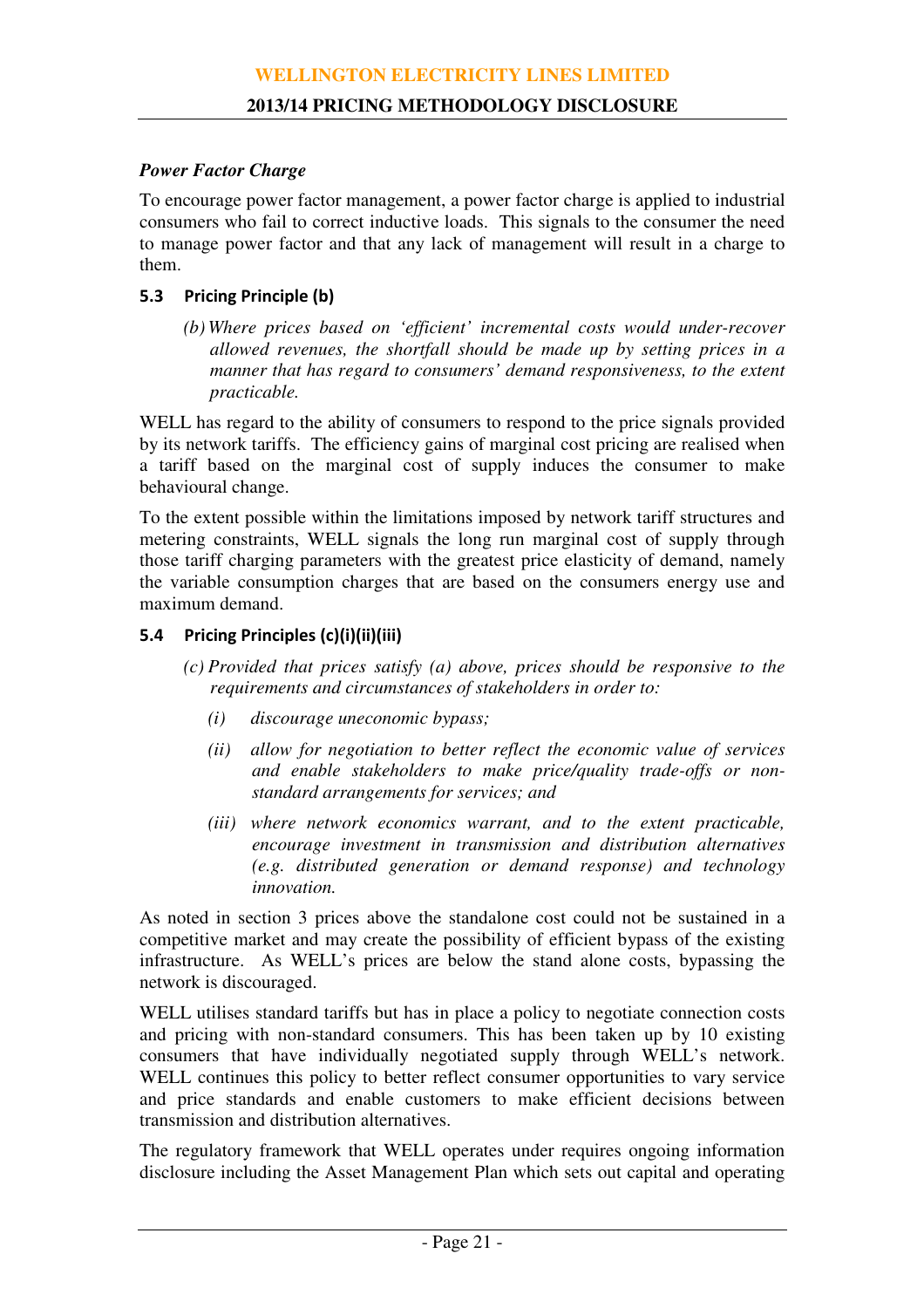requirements for the Network. This regulatory approach imposes a discipline on the network businesses to design their networks efficiently.

#### 5.5 Pricing Principle (d)

*(d) Development of prices should be transparent, promote price stability and certainty for stakeholders, and changes to prices should have regard to the impact on stakeholders.* 

All prices are developed in a systematic approach that broadly reflects the consumer profile and connection characteristics. For example, connection characteristics for large consumers such as power factor, play a large part in network costs and therefore this cost driver is separately charged. All of these prices are published in public documents<sup>20</sup>. This delivery of standard prices is transparent.

Prices have been escalated on a uniform basis relative to the maximum weighted average price cap determined under the DPP Determination 2012 except for consumers falling into the low fixed charge user category which have had their fixed charge component capped at 15 cents per day. Aside from the low fixed charge consumer group there has not been any reweighting between tariffs, demonstrating that price setting is stable from year to year.

### 5.6 Pricing Principle (e)

*(e) Development of prices should have regard to the impact of transaction costs on retailers, consumers and other stakeholders and should be economically equivalent across retailers.* 

WELL has regard to the transaction costs arising from its network tariffs, by limiting the complexity of tariff structures and the number of charging parameters within each tariff. WELL applies the same tariff structure to all retailers, excluding any nonstandard contracts.

WELL has not introduced any new tariffs or tariff structures in the 2013/14 disclosure year, therefore no transaction costs were incurred by stakeholders in this regard.

<sup>&</sup>lt;sup>20</sup> Namely the "Electricity Network Pricing Schedule, Module 15"